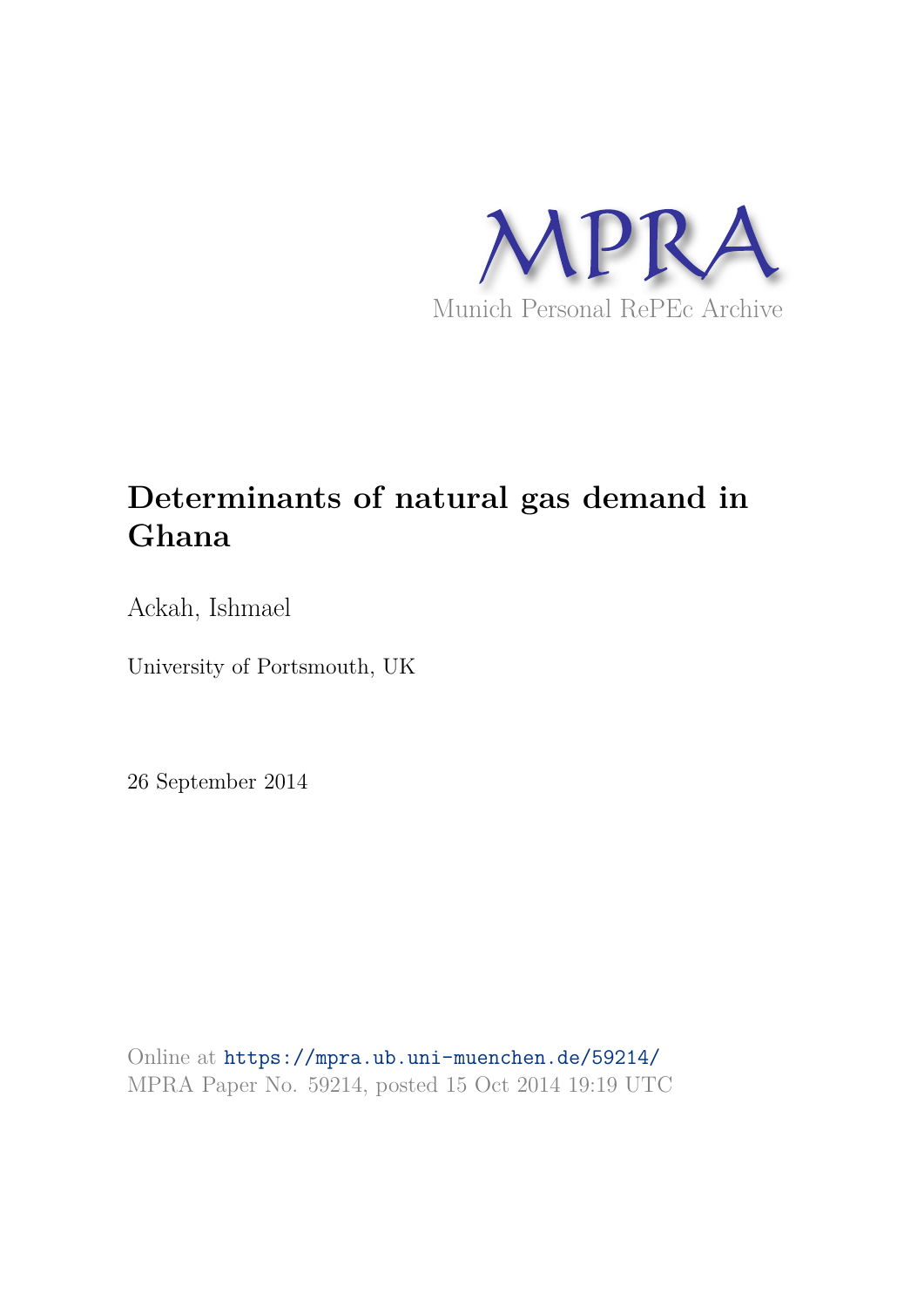# Determinants of natural gas demand in Ghana

# Ishmael Ackah

PhD Student, Department of Economics, Portsmouth Business School, University of Portsmouth, Winston Churchill Avenue PO1 2UP, UK. Email: ackish85@yahoo.com

# **Abstract**

The study investigates the effect of economic and non-economic factors on natural gas demand in Ghana at the aggregate and disaggregates levels. The structural time series model is employed as it has the ability of capturing exogenous non-economic factors. The findings suggest that both economic and non-economic factors influence natural gas demand. It further reveal that different sectors respond differently to these factors. The study recommends that policies such as natural gas price subsidies should be customised for different sectors to obtain optimal results.

# **1. Background**

Due to supply security and environmental concerns, global natural gas demand is increasing at a rate above average primary energy demand (Ruester and Neumann, 2008). The increase in global natural gas consumption has been attributed to many factors. Firstly, gas is cleaner than coal to burn and cheaper than petroleum. For instance, natural gas possesses some attractive characteristics like the limited carbon emissions, operational flexibility and efficiency (Akkurt *et al*., 2010). Moreover, natural gas is the cleanest and most hydrogen-rich of all the hydrocarbon energy sources, and it has high energy conversion efficiencies for power generation (Economides and Wood, 2009).

**Figure 1** shows that, global consumption of natural gas has increased from 1729 million tons of oil equivalent to 2653 million tons of oil equivalent (BP, 2010).

The global demand for natural gas is in the process of dramatic changes, such as the globalisation of the gas market (Huntington, 2009), rising shares of LNG trade and spot contracts (IEA, 2008) and the increase in the in the prospect of unconventional gas supply. The increase in the demand may be driven by many other factors. In Bangladesh, the Government is encouraging the use of compressed natural gas as a transportation fuel (Wadud *et al*., 2011). In other cases, the demand has been due to advances in technology such as the use of gas fired combined cycle gas turbine power plants for electricity generation.

Natural gas consumption has grown substantially in recent years in Africa, stimulated by increased economic activity, large investments in new infrastructure and domestic price

<sup>© 2014</sup> Organization of the Petroleum Exporting Countries. Published by John Wiley & Sons Ltd, 9600 Garsington Road, Oxford OX4 2DQ, UK and 350 Main Street, Malden, MA 02148, USA.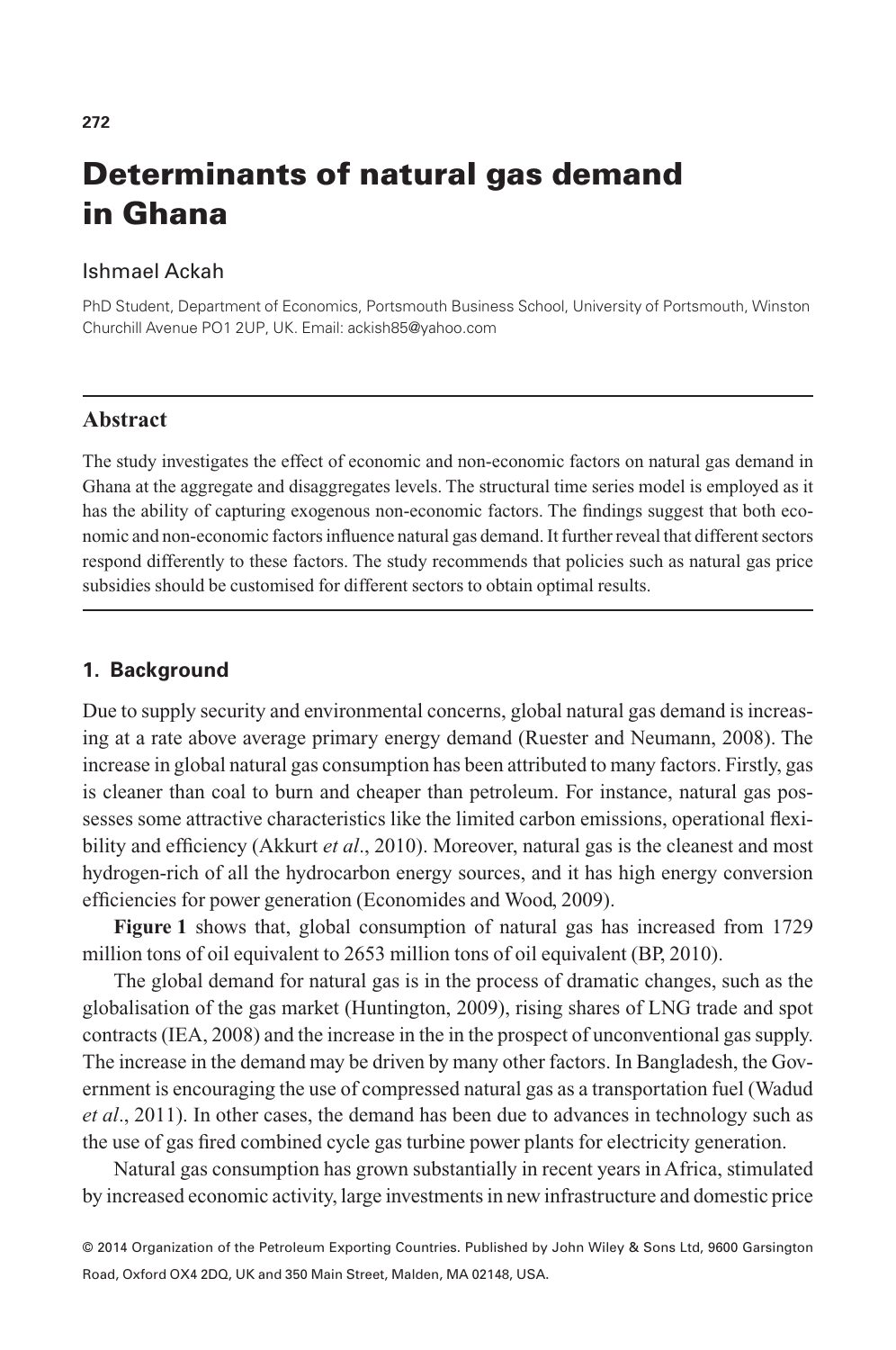

**Figure 1** Global natural gas consumption. Source: BP, 2010

subsidies (Eggoh *et al*., 2011). Ghana uses natural gas mainly as a fuel for cooking, transport and industry (Kemausuor *et al*., 2011). Ghana's forest cover has dwindled from 8.13 million hectares at the beginning of the last century to 1.6 million hectares today (Ghana Energy Commission, 2010). According to the UN Food and Agriculture Organization 2009, the rate of deforestation in Ghana is 3 per cent per year. In order to solve the deforestation problem, the government of Ghana launched a National LPG programme in 1990 to encourage the use of LPG as an alternative to charcoal and firewood for cooking to reduce deforestation and help to achieve the climate change goal of the Government (UNDP, 2004). The policy among other things supported natural gas consumption through price subsidies that encouraged households to buy. Again, the opening of the natural gas and cylinder distribution and retail markets to the private sector helped industry and households in rural areas especially to have access to gas. Finally, the use of gas in power production especially by the Asogli power plant boosted natural gas consumption. This policy led to an exponential increase in the demand for natural gas. **Figure 2** shows that, the total final consumption of natural gas in Ghana was 6 Ktoe in 1989. However, the final natural gas consumption in 2009 was 221 Ktoe. This has been driven by both residential demand and industry demand. For instance, natural gas consumption in Ghana's industry sector has increased by 52.6 per cent per annum from 1989 to 2009. Figure 2 shows the natural gas demand at the aggregate level, residential sector and the industrial sector of Ghana between 1989 and 2009.

For regions such as sub-Saharan Africa, the investments necessary to produce the required increase in all forms of commercial energy are major compared with traditional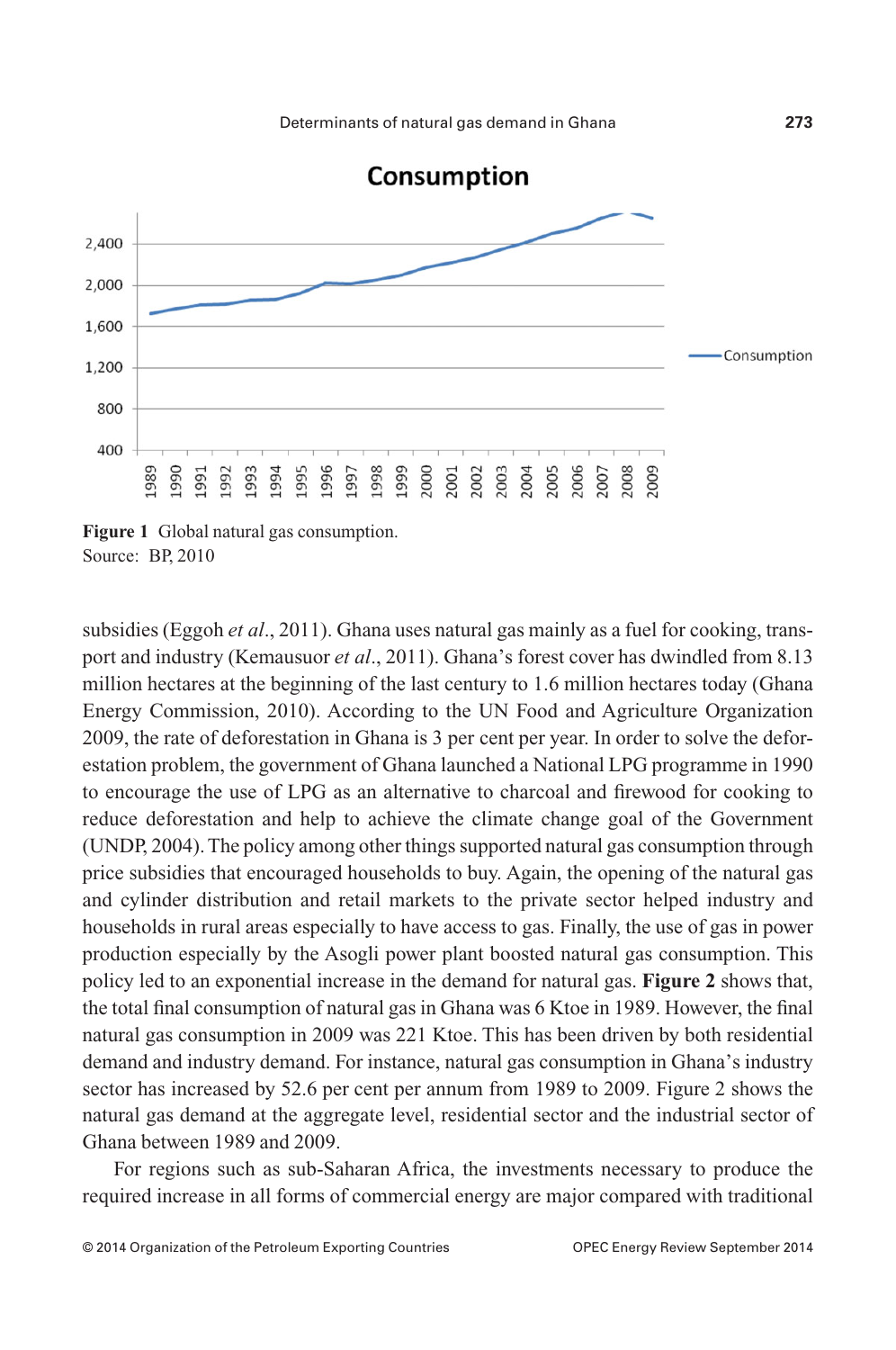

**Figure 2** Natural gas consumption in Ghana. Source: IEA, 2011

gross capital formation in society and net capital inflows (De Vita *et al*., 2006). Overinvestments in energy infrastructure and investments made long before they are needed, represent costly drains on scarce resources under-investments, or investments made too late, can also carry significant economic costs. With a significant potential for energy demand growth in the developing world, but an equally great uncertainty over the time and magnitude of this growth, providing information that may decrease this uncertainty should prove valuable to policy makers.Therefore, the knowledge of current demand patterns, the factors that affect demand and future possible trend demand will be a valuable asset for both planning and for investment decisions such as production, refinery and storage (Abdel-Aal, 2008).

Although, as far as is known, there is no study on gas demand and forecasting in Ghana, efforts have been made to model the demand for other sources of energy especially electricity. Previous attempts have been made to model aggregate electricity demand and investigate the long-run equilibrium relationship and short-run causal relationship between electricity consumption and economic growth in Ghana (Adom, 2011). Again, existing energy studies in Ghana concentrate only on the aggregate level or a specific sector and not both aggregate and the sectors. In addition, the overwhelming majority of studies that have tested for geographical-based differences in elasticities have found that consumers in different regions respond differently to changes in the determinants of natural gas demand (Dagher, 2012).This means that, elasticities of natural gas studies in other developing countries cannot be used as a proxy in Ghana.

Recently, Ghana started commercial oil production. The government has been exploring how the associated gas discovered with the oil will be developed and commercialised. Because these decisions require huge investments, knowledge of the natural gas market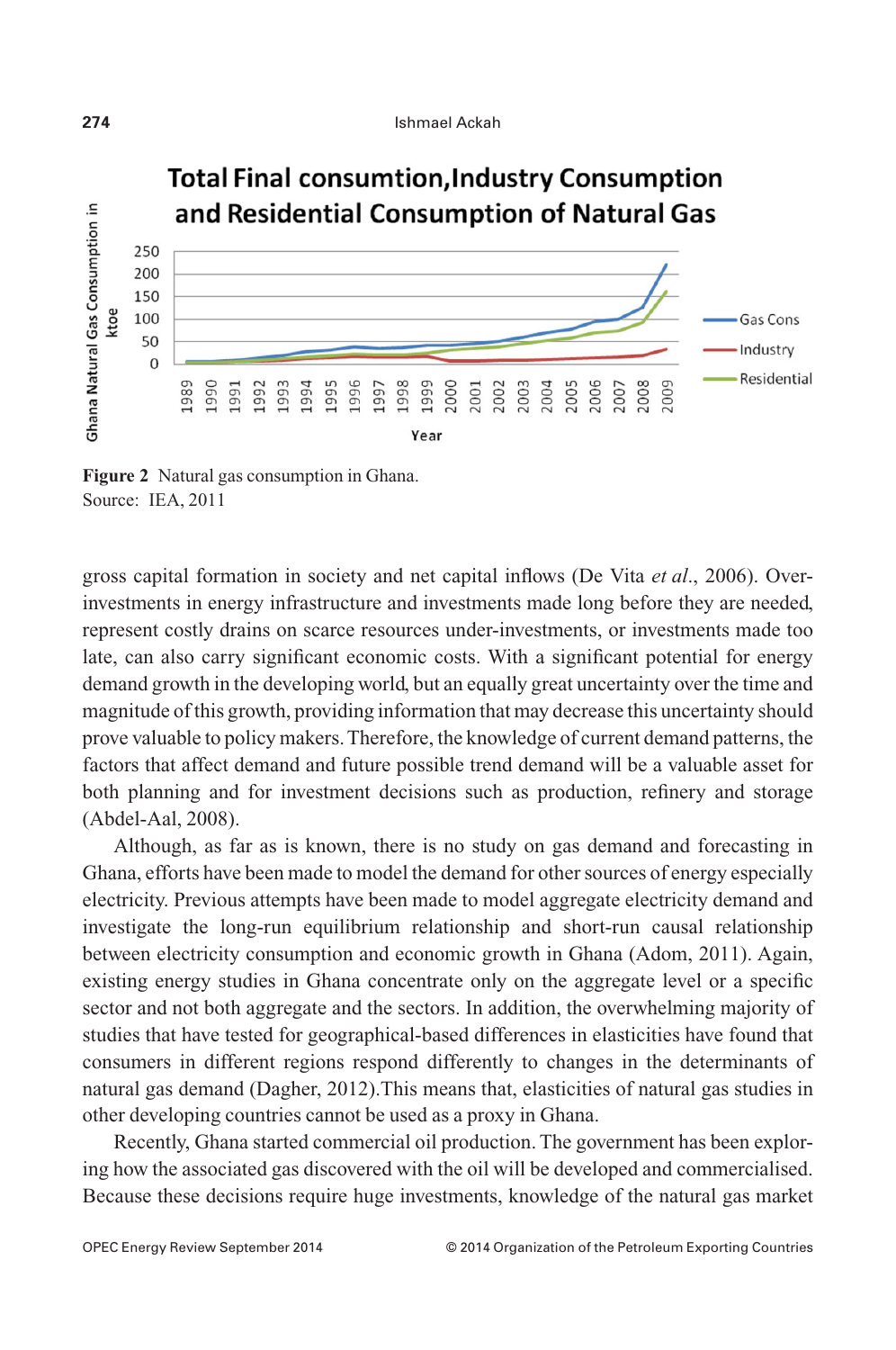will help the natural gas policy design. The purpose of this study is to examine the effect of economic and non-economic factors to natural gas demand in Ghana. In addition, the Structural Time Series Model (STSM) and the Underlying Energy Demand Trend (UEDT), which have the advantage to capture the changes in 'taste', energy saving technical progress and efficiency (Hunt *et al*., 2003) have not been applied to energy studies in Ghana. In addition, due to long lead time and large amount of money needed to build natural gas facilities, identifying the factors that influence demand will be an added advantage.

# **2. Literature review**

The oil price hikes of the 1970s and 1980s led to an increase in the number of energy demand studies, a trend that has been to some extent revitalised by the emergence of worries about the emissions of greenhouse gases from the combustion of fossil fuels. In addition, environmental concerns and concerns about possibility of oil peaking have intensified studies on natural gas demand. Therefore, various studies of natural gas demand have been undertaken using various estimation methods and have obtained different elasticities. The purpose of this section is to evaluate the methods that have been used to estimate natural gas demand and assess the application of econometric models to energy studies in Ghana. The Literature Review is divided into three sections. These are: studies on natural gas demand at the national, regional or global level, natural gas demand at the residential level, and industry level, and energy studies in Ghana. The focus of the literature is narrowed to studies based on the economic concept of natural gas demand instead of the technical qualities of natural gas such as transportation and storage.

## **2.1. Natural gas demand at the national level**

The empirical literature on the relationship between natural gas consumption and economic factors at the aggregate level has employed a variety of econometric approaches. Liu (1983) analyses US aggregate as well as regional natural gas consumption across sectors over the period 1960–1978 using both ordinary least squares (OLS) and twostage least squares. Liu finds that own price, income and a dummy variable for the oil embargo of the 1970s are statistically significant, whereas real electricity prices and oil prices are statistically insignificant. The own-price elasticity estimate is −0.490, and the income elasticity estimate is 0.553. However, it has been argued that the OLS suffers from the problem of multicollinearity (Vinod, 1978). Another shortcoming of their study was that it did not differentiate between the long-run and short-run price and income elasticities. This study seeks to overcome both shortcomings by employing the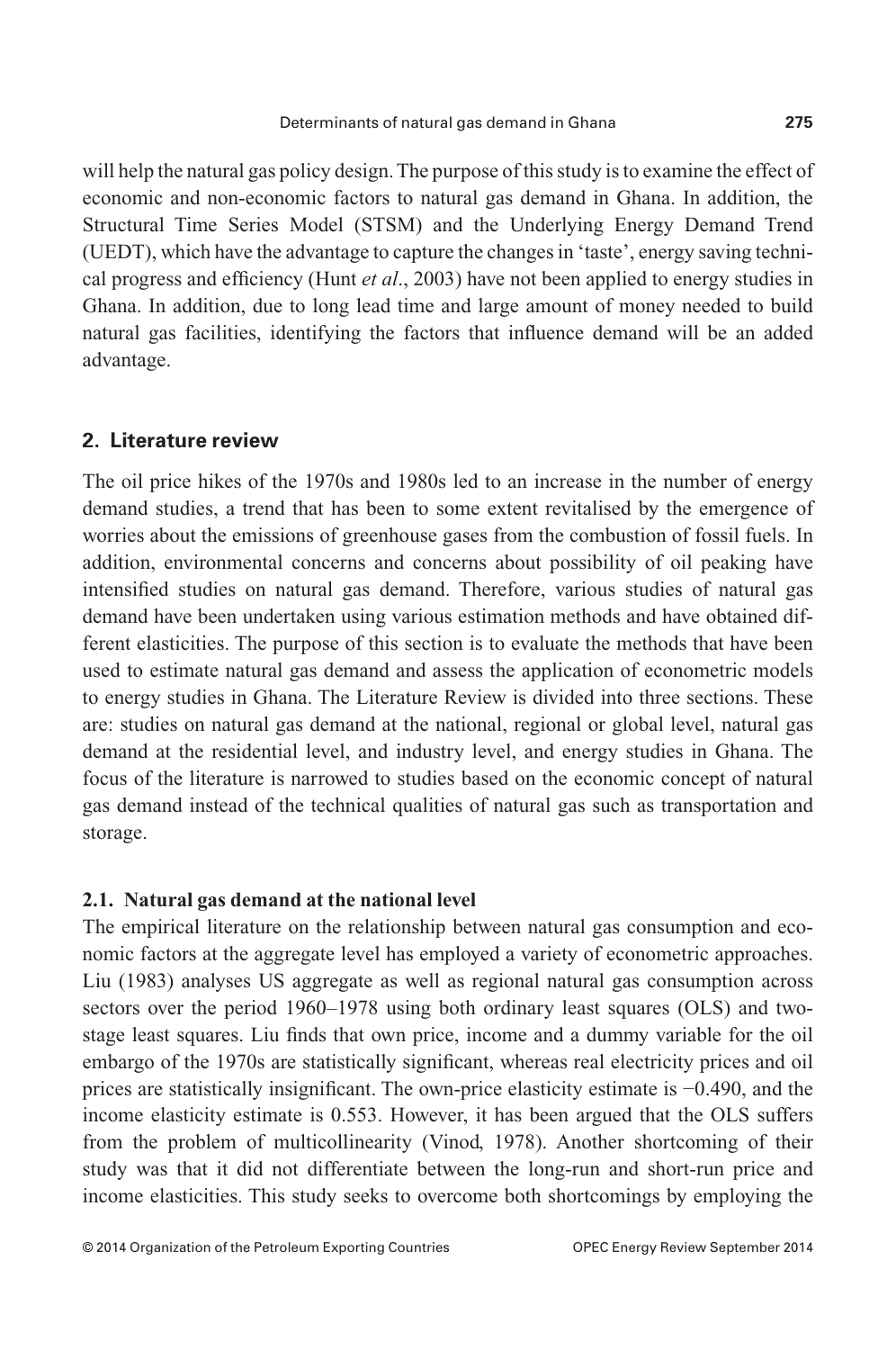STSM to estimate both the short-run and long-run price and income elasticities for natural gas demand in Ghana.

Estrada and Fugleberg (1989) adopted a model based on translog functions to investigate the price responsiveness of natural gas demand for West Germany and France and found estimated price elasticities varying between −0.75 and −0.82 for West Germany and from −0.61 to −0.76 for France. However, Blackorby *et al*. (1977), suggests that the translog does not provide a good approximation of a wide range of observations and are inflexible in providing second-order approximation. To overcome these weaknesses, Lu *et al*. (1979) suggest that the sample size is increased when using the translog functions. Again, an economic variable such as income was not considered in their study. This study considers the effect of income on natural gas demand in addition to price over a period of 20 years and included variables such as income, final household expenditure and industry variable added in addition to gas price to assess their impact on natural gas demand in Ghana.

Eltony (1996) explores the structure of the demand for natural gas in Kuwait using two econometric models: Partial Adjustment Model (PAM) and Error Correction Model (ECM). The results from PAM indicated that demand for natural gas is inelastic with respect to both price and income for both the short and long run. Based upon ECM, the estimates of short- and long-run price elasticities are −0.17 and −0.34, respectively, indicating an inelastic demand. The income elasticity of demand for ECM model is 0.45 in the short run and 0.82 in the long run, suggesting that the response of natural gas consumption to changes in income is higher in the long run than short run.

Most of the above studies have concentrated on the developed economies. In order to estimate natural gas demand from a developing economy, Wadud *et al*. (2011) develops a dynamic econometric model to understand the natural gas demand in Bangladesh, in the national level, the power and the industrial sectors. The demand model shows large longrun income elasticity around 1.5 for aggregate demand for natural gas but a short-run income elasticity of 0.33. Forecasts into the future also show a larger demand in the future than predicted by various national and multilateral organisations. Price response was statistically not different from zero, indicating that prices are possibly too low and that there is a large suppressed demand for natural gas in the country. For the power sector, the shortrun income elasticity is 0.58, whereas the long-run income elasticity is 6.3. The estimated short and long-run income elasticities for the industrial sector is 0.76 and 1.76, respectively. **Table 1** shows a summary of natural gas demand elasticities.

This confirms Dagher's (2012) assertion that there are widely divergent estimates that the various surveys conducted to date have reported no firm consensus on price and income elasticities. This implies that there is a need to model natural gas demand in Ghana as using elasticity estimates from others studies for Ghana may not reflect the true picture.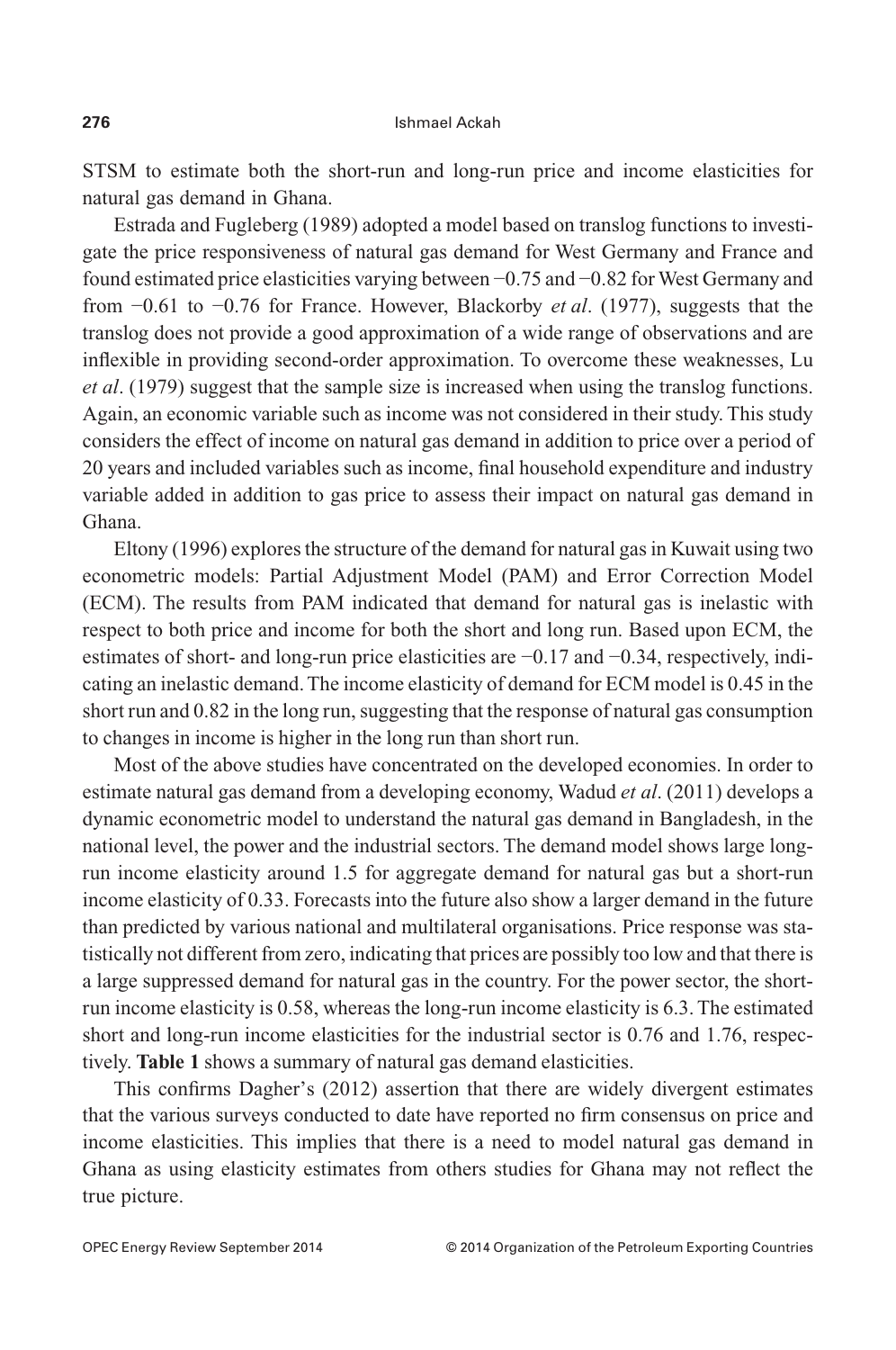| Author                     | Short-run<br>price<br>elasticity | Long-run<br>price<br>elasticity | Short-run<br>income<br>elasticity | Long-run<br>income<br>elasticity |
|----------------------------|----------------------------------|---------------------------------|-----------------------------------|----------------------------------|
| Taylor (1975)              | 0 to $-0.38$                     | 0 to $-3.85$                    | $0.01$ to 1                       | $-0.29$ to 3.11                  |
| Bohi (1981)                | $0.09$ to $-0.50$                | $0.33$ to $-2.42$               | $-0.03$ to 0.05                   | $0.02$ to $2.18$                 |
| Eltony (1996)              | $-0.17$                          | $-0.34$                         | 0.45                              | 0.82                             |
| Wadud <i>et al.</i> (2011) | Na                               | Na                              | Na                                | 1.5                              |

**Table 1** Summary of natural gas studies at the National level

It can be deduced from the above literature summary that elasticities of various natural gas demand studies have been varied.

# **2.2. Residential and industry natural gas demand**

The pioneering work of Houthakker (1951) on the British urban electricity consumption perhaps initiated the econometric investigation of residential energy demand in a formal way. Since then, and as with other applications, a wide variety of applications of the econometric approach to the residential sector has appeared in the literature. According to Bohi and Zimmerman (1984) and Madlener (1996), more studies have been done on this sector than any other area. Balestra and Nerlove (1966) pool annual data from 1950 to 1962 for 36 states to estimate a dynamic model of residential natural gas demand as a function of real natural gas prices, real per capita income and total population. The results indicate that time-invariant regional effects account for roughly 75 per cent of the total residual variance for residential natural gas demand, with the estimated longrun price and income elasticities of −0.63 and 0.62, respectively. However, this study did not consider the effect of energy-saving technical efficiency or the effect of other exogenous variables on natural gas demand. Such an omission may lead to misleading price and income elasticities.

Grady (1986) utilises pooled data from 1968 to 1978 for all 50 US states, grouped into five categories based on natural gas availability, to estimate residential natural gas demand using an error component model. The results indicate that only own price and heating degree days are statistically significant, whereas prices for electricity and fuel oil, income and the ratio of households using natural gas relative to total households are statistically insignificant. Moreover, Grady reports the average short-run and long-run own-price elasticity estimates across the five categories of states as −0.1 and −0.4, respectively.

Lin *et al*. (1987) examines the demand for residential natural gas for the four US census regions and the nine sub-census regions over the 1960–1983 period. Within a reduced-form dynamic model of residential natural gas demand, Lin *et al*. employ the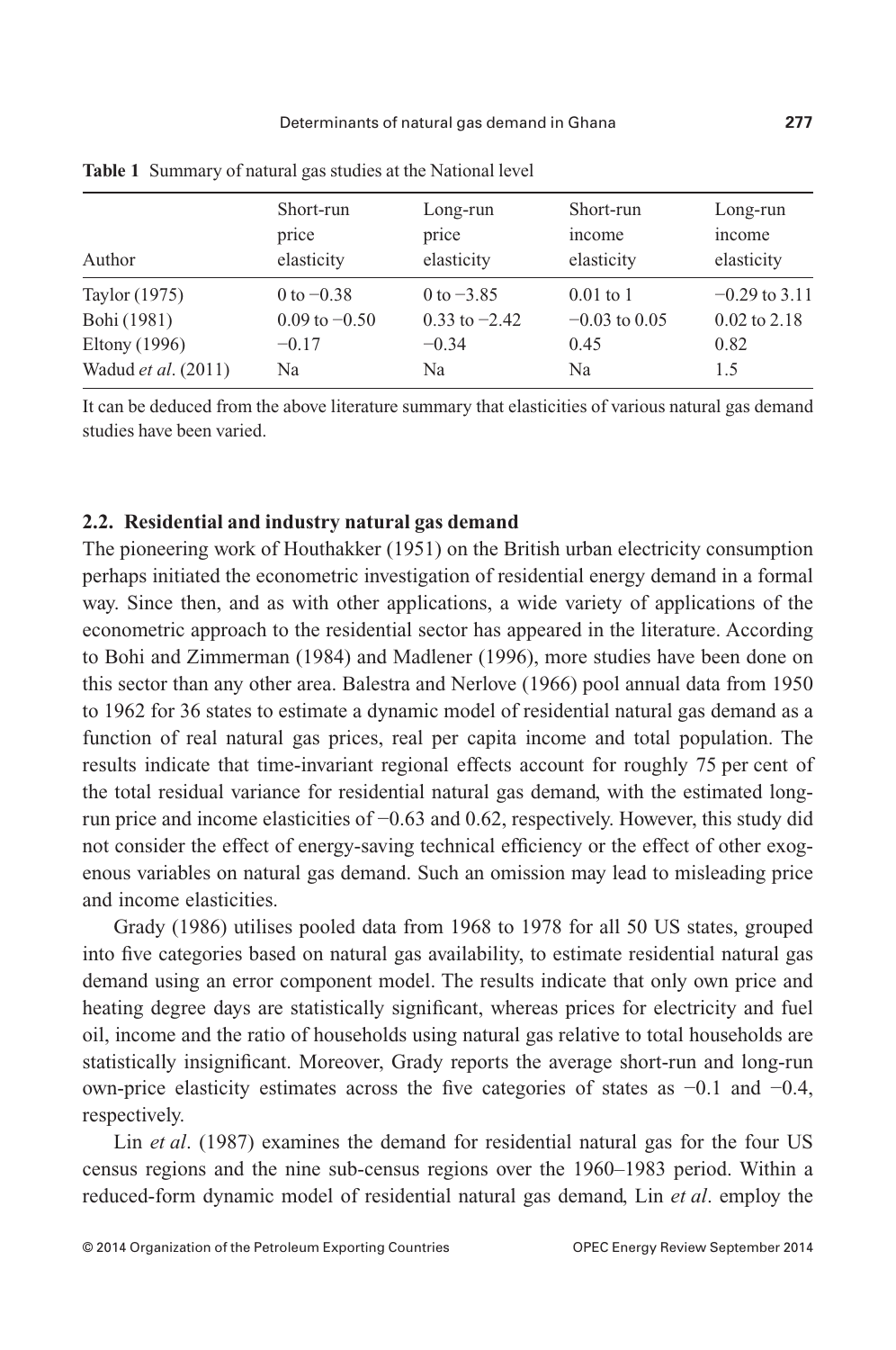error components seemingly unrelated regression procedure to find that, based on the average elasticity estimates across regions, the own-price elasticity estimate is −0.15 in the short run and −1.215 in the long run. The average income elasticity estimate is 0.11 in the short run and 0.57 in the long run. Furthermore, he found that the respective own price, income and cross price elasticity estimates and adjustment speeds to the desired level of residential natural gas consumption vary across regions.

Payne *et al*. (2011) estimates the demand for residential natural gas in the state of Illinois using an autoregressive distributed lag (ARDL) bounds testing approach based on annual data from 1970 to 2007. The ARDL bounds testing approach reveals a long-run equilibrium relationship between natural gas consumption per capita and real residential natural gas prices, real personal disposable income per capita, real residential electricity prices, real fuel oil prices and heating degree days. The short-run own-price elasticity is −0.26, whereas the short-run elasticity for heating degree is 0.63. In the long-run residential natural gas consumption is price inelastic, as a 1 per cent increase in real residential natural gas prices decreases residential natural gas consumption by 0.264 per cent. A 1 per cent increase in real residential electricity prices increases residential natural gas consumption by 0.123 per cent, whereas a 1 per cent increase in heating degree days increases residential natural gas consumption by 0.626 per cent. The results from the corresponding ECM indicate that only real residential natural gas prices and heating degree days are statistically significant. While the long-run elasticity estimates are larger than the short-run elasticity estimates, both the short-run and long-run elasticity estimates are less than one in absolute terms.

In conclusion, the above summary of residential and industrial natural gas demand studies suggest that there are varied elasticities of natural gas demand. In addition, efforts have not been made to capture energy-saving efficiency or the effect of other exogenous on natural gas demand studies in the residential and industrial sector. This studies attempts to model the effect of price, income, household final expenditure industrial value added (IVA) and 'exogenous factors' on the natural gas demand in Ghana.

# **2.3. Energy demand in Ghana and sub-Saharan Africa**

There are few econometric studies on energy demand in Ghana. Most these studies are limited to the causality between electricity demand or energy demand and income.

Esso (2010) investigates the long run and the causality relationship between energy consumption and economic growth for seven sub-Saharan African countries during the period 1970–2007. Using the Gregory and Hansen (1996) testing approach to threshold cointegration, the findings suggest that energy consumption is cointegrated with economic growth in Cameroon, Cote d'Ivoire, Ghana, Nigeria and South Africa. Moreover, this test suggests that economic growth has a significant positive long-run impact on energy consumption in these countries before 1988, and this effect becomes negative after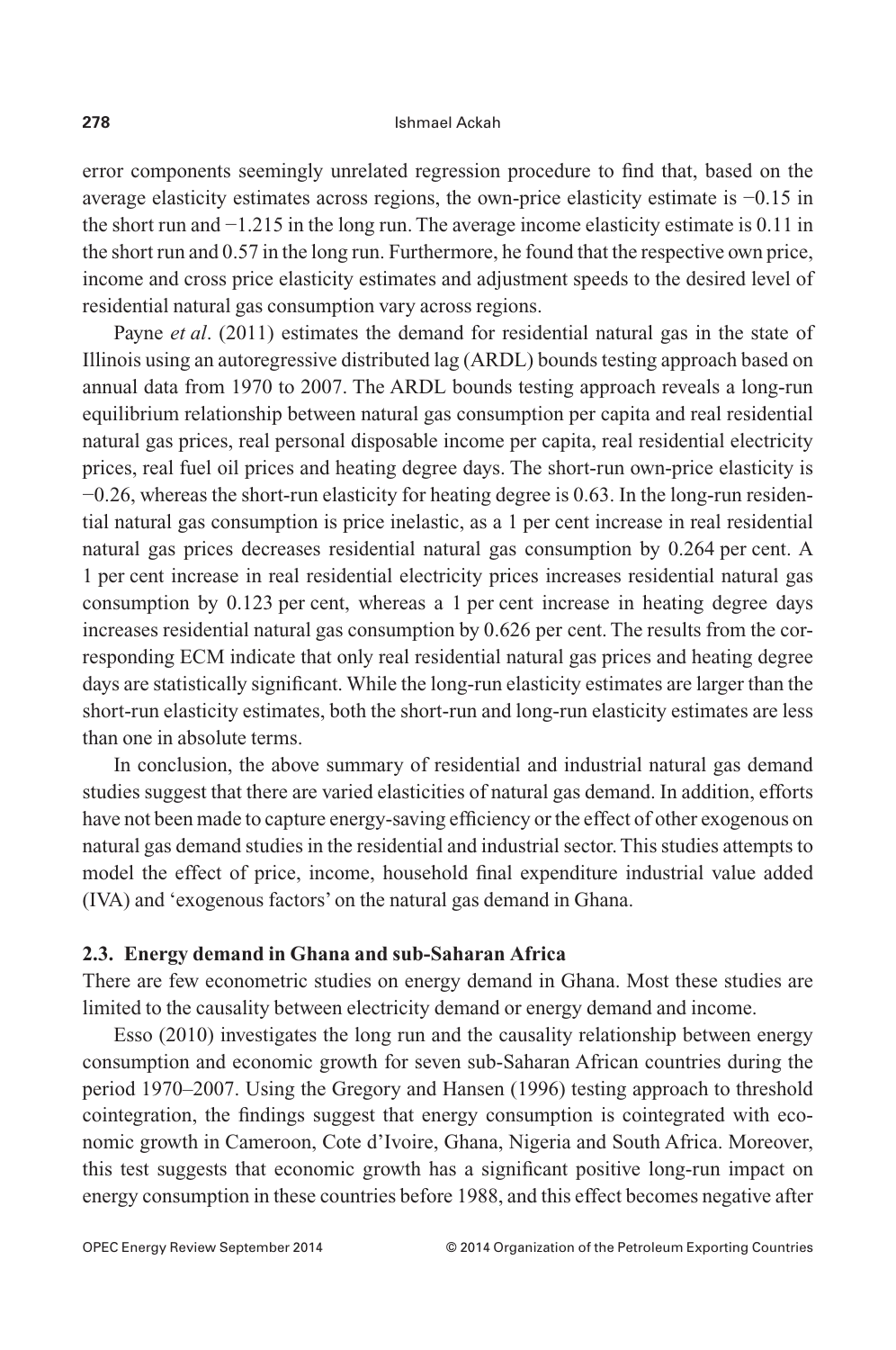1988 in Ghana and South Africa. The demand for energy in Ghana and South Africa is income inelastic in the long run. This may be due to the introduction of Structural Adjustment Programme in Ghana and the preparation of South Africa for their independence that were characterised by industrialisation and urbanisation. Furthermore, causality tests suggest bidirectional causality between energy consumption and real GDP in Cote d'Ivoire and unidirectional causality running from real GDP to energy usage in the case of Congo and Ghana. This study does not consider the effect of other economic factors. In addition, the finding is ambiguous as it is not known whether the cointegration between energy consumption and economic growth is in the short run, long run or both.

Adom (2011) estimates the electricity-economic growth nexus in Ghana and its implications for energy conservation measures and environmental policy. The Toda and Yomamoto Granger Causality test is used to carry out the test of causality between electricity consumption and economic growth from 1971 to 2008. The results obtained revealed that there exists a unidirectional causality running from economic growth to electricity consumption. Thus, data on Ghana support the growth-led-energy hypothesis. These findings differ from Esso's (2010) findings that suggest that economic growth has negative effect on energy consumption in Ghana after 1988. The differences may be due to the nature of data, estimation method and the time frame for the estimation. The results on the energy studies on Ghana are therefore not conclusive. Therefore, this study uses the STSM to assess the effect of income and other economic factors on natural gas demand in Ghana. **Table 2** shows the summary of findings on the relationship energy consumption and growth in Ghana and Africa.

| Author                         | Period        | Country                                         | Method                                             | Causality<br>Relationship |
|--------------------------------|---------------|-------------------------------------------------|----------------------------------------------------|---------------------------|
| Adom (2011)                    | 1971-2008     | Ghana                                           | Toda and Yomamoto<br><b>Granger Causality test</b> | $Y \rightarrow EC$        |
| Twerefo <i>et al</i><br>(2008) | 1975–2006     | Ghana                                           | Vector error correction<br>model granger causality | $Y \rightarrow EC$        |
| Wolde-Rufael<br>(2006)         | $1971 - 2001$ | Algeria, Congo,<br>Egypt, Ghana,<br>Ivory coast | Toda and Yomamoto<br>granger causality test        | $Y \rightarrow EC$        |

**Table 2** Summary of energy studies on Ghana and Sub-Saharan Africa

Table 2 shows summary of selected studies on energy demand in Ghana and sub-Saharan Africa. Notes:  $\rightarrow$ ,  $\leftrightarrow$  and ---- represent, respectively, unidirectional causality, bidirectional causality and no causality.

 $EC = energy consumption$ ;  $GDP(Y) = real gross domestic product$ .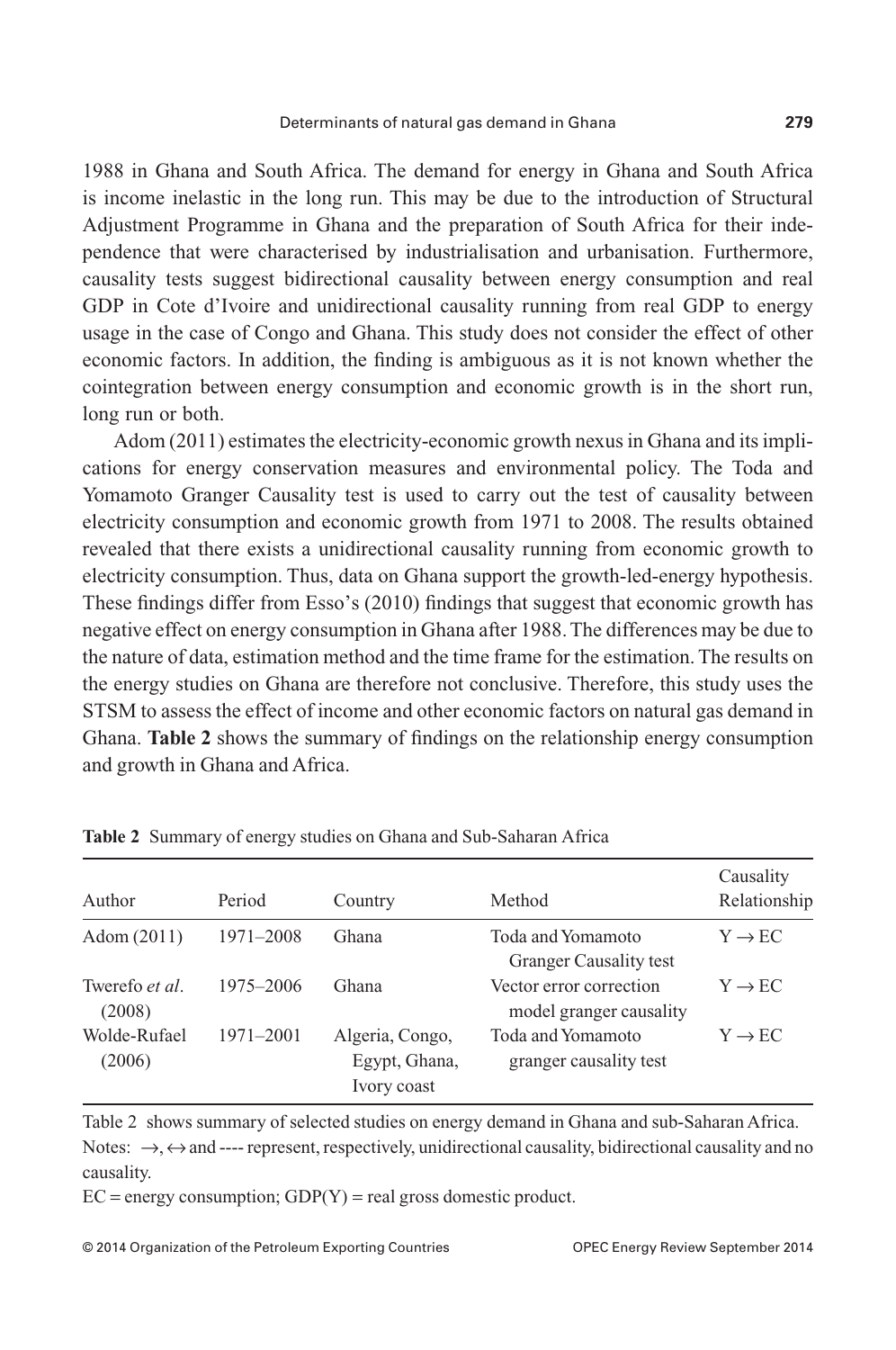To sum up, the findings on energy studies in Ghana have been varied. While some part of the literature indicates appositive relationship between economic growth and energy consumption, other parts of the literature reports otherwise. One thing though runs through all the literature. That is, both price and income have some effect on energy consumption. It has also been found that urbanisation and industry value added have significant effect on energy consumption both in the short and long run.

Most of the studies on natural gas demand occurred in the developed economy. Again, most of the elasticities reported for these studies were less than unitary. However, a study conducted by Wadud *et al*. (2011) on Bangladesh gas demand reported higher elasticities. This indicates a higher responsiveness of natural gas to changes in price and income in developing countries that developed. In addition, all the studies failed to capture the effect of exogenous factors on natural gas demand. This could be one of the reasons for the differences in the elasticities. Moreover, most of the estimation methods used in earlier studies such as the OLS have proven to be inadequate in recent times.

# **3. The model**

Hunt *et al*. (2003) argues that energy-saving technical progress and a range of other exogenous factors (distinct from income and price) can have potential impact on energy demand. These factors include environmental pressures and regulations; energy efficiency standards; substitution of labour, capital or raw materials for energy inputs; and general changes in tastes that could lead to a more *or* less energy intensive situation. Hence there is a need for a broader concept to capture not only energy saving technical progress in an energy demand function but also other unobservable factors that might produce energy efficiency. The concept of the UEDT is therefore used as, arguably, it acts as a proxy, not only for energy saving technical progress and improved energy efficiency, but also for the change in the 'tastes' outlined above (Hunt *et al*., 2003). The STSM developed by Harvey (1989 and 1997, for example) allows for the UEDT to be modelled in a stochastic fashion hence it may vary over time (both positively and negatively) if supported by the data and is therefore a particularly useful and convenient tool in these circumstances. The UEDT/STSM has been found to be a superior approach to one that uses a deterministic trend to try and capture technical progress and moreover the elasticity estimates and the shapes of the UEDTs are robust to different lengths and frequencies of data (Dimitropoulos *et al*., 2005).

Chapter three provides an overview of how the STSM/UEDT is used to model natural gas demand in the residential, industrial and aggregate level for Ghana.

In addition, the role of technological change and its effect on energy demand has not been investigated in energy studies in Ghana. Therefore, one of the aims in this study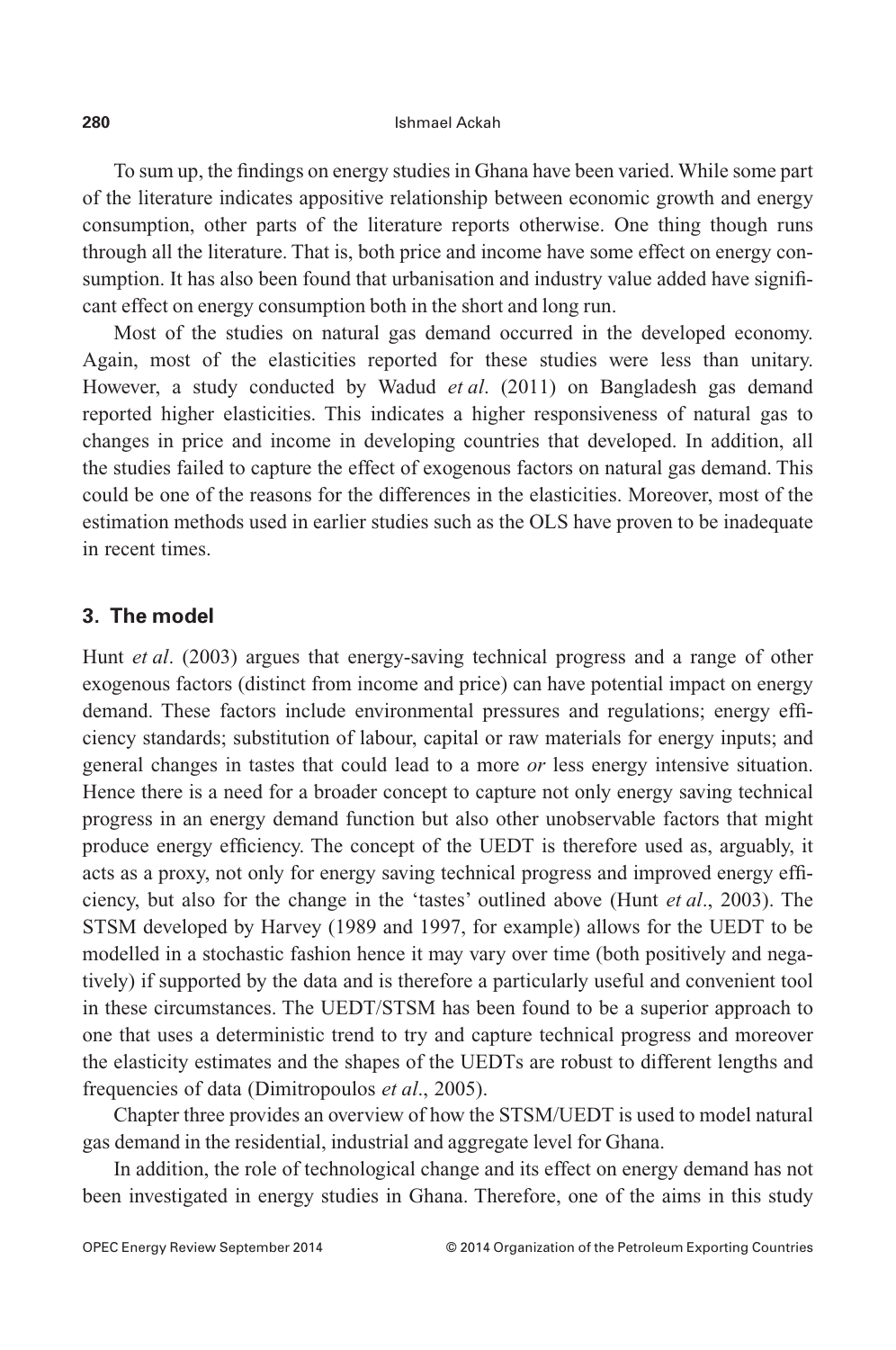here is to overcome some of the shortcomings of previous studies by attempting to identify key structural changes in natural gas demand in Ghana by using the UEDT and STSM.

Natural gas consumption results from demand for energy services such as cooking, heating and industrial production. In other words, it is a derived demand; hence, the factors that influence these services play an important role in the demand for natural gas. In industry and households alike, natural gas is used as an input into a productive process. That is, be it an industrial process or to produce heat in homes and the 'production function' is largely determined by the level and nature of the capital appliance stock. Hence the demand for natural gas is equally influenced by both the quantity and quality or efficiency of the capital and appliance stock. It is therefore important to reflect this in any estimated natural gas function.

Additionally, Hunt *et al*. (2003) argues that that technical progress is not the only exogenous factor that influences energy demand. Therefore, factors such as consumer tastes, change in regulations, change in economic structure, change in lifestyles and values might all play an important role in driving natural gas demand. In the absence of appropriate data to capture all the different exogenous effects, a stochastic UEDT is included in the natural gas demand specification estimated in line with recent research (Harvey and Koopman, 1993; Hunt and Ninomiya, 2003; Hunt *et al*., 2003). To achieve this, the STSM is utilised, given that it allows for the impact of unobserved components in a time series model to be a captured by a stochastic trend (Harvey, 1989).

The STSM decomposes time series into explanatory variables, a stochastic trend and an irregular component.As additional observations are included, the parameters and unobserved components of the model are estimated by using recursive filtering smoothing process (Kalman, 1960) and maximum likelihood.

A framework similar to the methodology of Dilaver and Hunt (2011) is used to estimate natural gas demand in Ghana. Three models are estimated for the industrial, residential and whole economy.

#### **3.1. The model for aggregate natural gas demand**

$$
GN = f(YN, PN, POP, UEDTN)
$$
 (1)

Where

*GN* is the total gas demand of Ghana *YN* is the income/GPD per capita of Ghana

© 2014 Organization of the Petroleum Exporting Countries OPEC Energy Review September 2014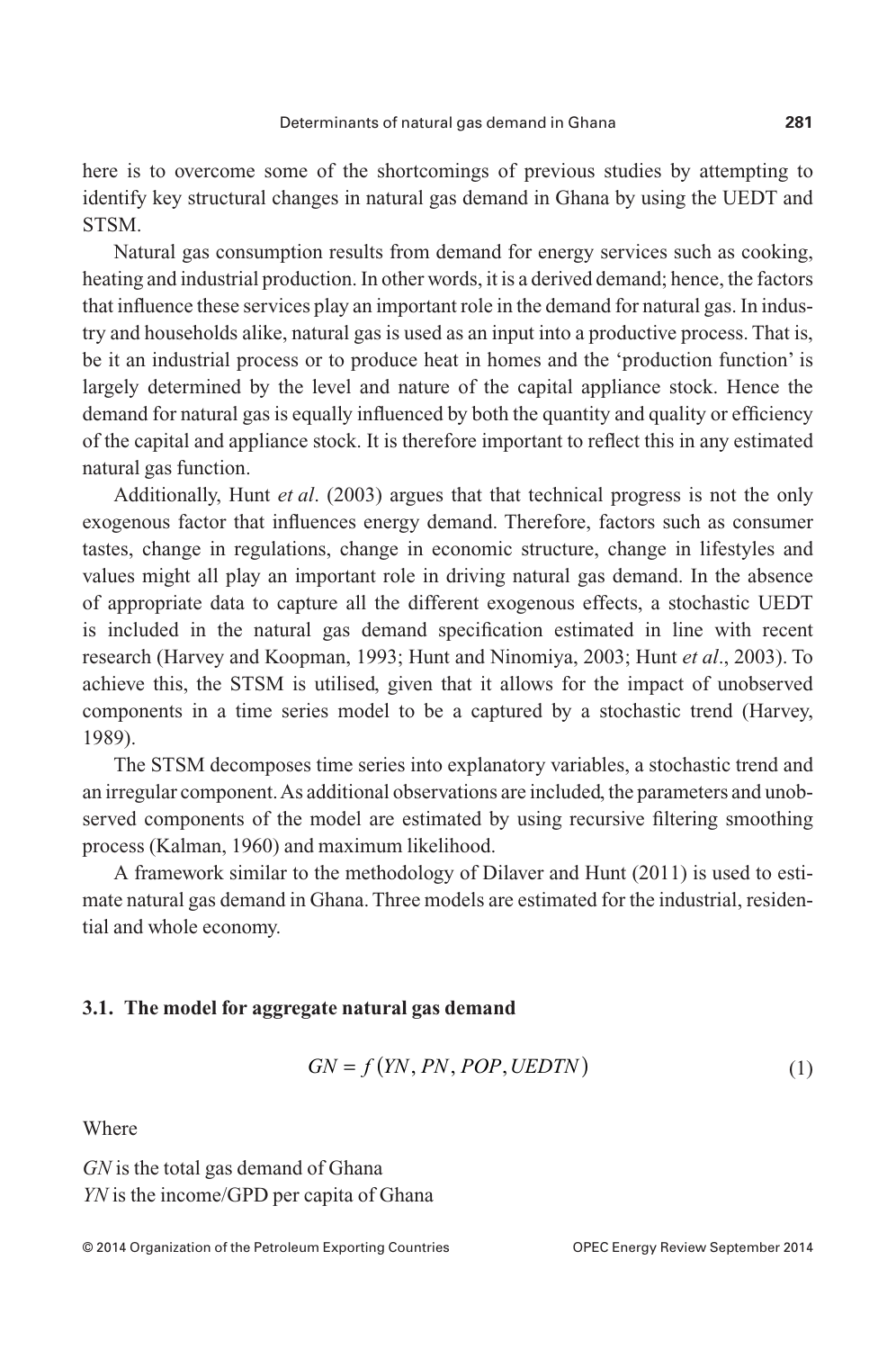*PN* is the real natural gas prices of Ghana

*POP* is the population of Ghana

*UEDTN* is the Underlying Energy Demand Trend for Aggregate Natural Gas Demand in Ghana.

# **3.2. Model for industrial demand**

$$
GI = f(YI, PI, POP, IVA, UEDTI)
$$
 (2)

# Where

*GI* is the industry gas demand of Ghana *YI* is the income/GPD per capita of Ghana *PI* is the real natural gas prices of Ghana *POP* is the population of Ghana *IVA* is industry's contribution to Ghana's GDP *UEDTI* is the Underlying Energy Demand Trend for Industrial Natural Gas Demand.

# **3.3. Model for residential demand**

$$
GR = f(YR, PR, POP, HE, UEDTR)
$$
\n(3)

**Where** 

*GR* is the residential gas demand of Ghana

*YR* is the income/GPD per capita of Ghana

*POP* is the total population of Ghana

*PR* is the real natural gas prices of Ghana

*HE* is the ratio of total final household expenditure to GDP of Ghana

*UEDTR* is the Underlying Energy Demand Trend for Residential Natural Gas Demand in Ghana.

From equations (1), (2) and (3), a general dynamic autoregressive distributed lag specification is estimated as follows:

$$
A(L)ent = B(L)yn_t + C(L)pn_t + D(L)pop + UEDTn_t + \varepsilon_t
$$
\n<sup>(4)</sup>

$$
K(L)ei_t = M(L)yi_t + N(L)pi_t + O(L)iva_t + P(L)pop + UEDT_t + \varepsilon t
$$
\n<sup>(5)</sup>

$$
U(L)er_t = V(L) \text{yr}_t + W(L) \text{pr}_t + X(L)he_t + Y(L) \text{pop} + UEDTt + \varepsilon_t
$$
 (6)

OPEC Energy Review September 2014 © 2014 Organization of the Petroleum Exporting Countries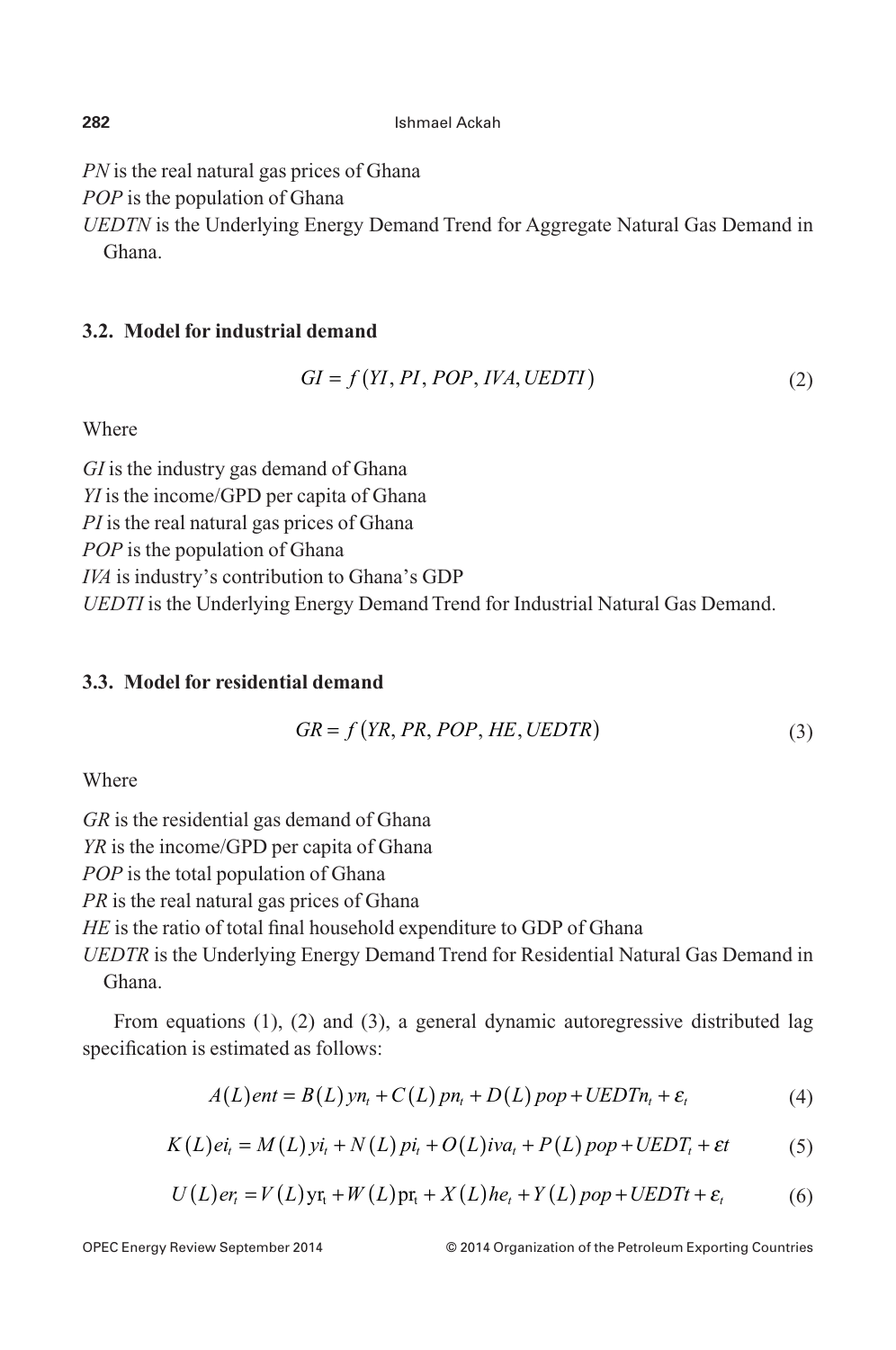Where  $\varepsilon$  is the irregular component of the schocastic trend,  $A(L)$  = is the polynomial lag operator  $1 - \lambda 1L - \lambda 2L^2 - \lambda 3L^3 - \lambda 4L^4$ ,  $B(L)$  is the polynomial lag operator  $1 + \alpha 1L + \alpha 2L^2 + \alpha 3L^3 + \alpha 4L^4$  and *C*(*L*) is the polynomial lag operator defined as

 $1 + φ1L + φ2L<sup>2</sup> + φ3L<sup>3</sup> + φ4L<sup>4</sup>, D(L)$  is a polynomial lag operator defined as  $1 + \delta 1L + \delta 2L^2 + \delta 3L^3 + \delta 4L^4$ ,  $E(L)$  is polynomial lag operator defined as  $1 + \theta 1L +$  $\theta 2L^2 + \theta 3L^3 + \theta 4L^4$ .

In order to estimate elasticities, the following mathematical functions are performed on the polynomial lag operators at the aggregate level.

Let  $AL = \delta$  and  $BL = \hat{\Phi}$ ,  $CL = \hat{\Psi}$ ,  $A(L) = \delta$ 

ˆ  $\hat{\delta}$ 1 –  $\hat{\delta}$ 2 +  $\hat{\delta}$ Φ  $1 - \delta 1 - \delta 2 + \delta 3 + \delta 4$ = the long-run income elasticity of aggregate gas demand ˆ  $\hat{\delta}$ 1 –  $\hat{\delta}$ 2 +  $\hat{\delta}$ Ψ  $1 - \delta1 - \delta2 + \delta3 + \delta4$ = the long-run price elasticity of aggregate gas demand

For the industrial sector, Lets *K*(*L*) = δ, *M*(*L*) = λ, *N*(*L*) = ρ, *K*(*L*) = δ and *O*(*L*) = ζ

$$
\frac{\lambda}{1 - \hat{\delta}1 + \delta2 + \delta3 + \delta4} = \text{the long-run income elasticity}
$$
\n
$$
\frac{\rho}{1 - \hat{\delta}1 + \delta2 + \delta3 + \delta4} = \text{the long-run price elasticity}
$$
\n
$$
\frac{\zeta}{1 - \hat{\delta}1 + \delta2 + \delta3 + \delta4} = \text{long-run elasticity of the industry value added.}
$$

For the residential sector, let  $V(L) = \theta$ ,  $W(L) = \gamma$ ,  $U(L) = \delta$  and  $X(L) = \alpha$ 

γ  $\frac{1-\hat{\delta}1+\hat{\delta}2+\delta3+\delta4}$  = long-run price elasticity for the residential sector θ  $\sqrt{1-\delta 1+\delta 2+\delta 3+\delta 4}$  = long-run income elasticity for the residential sector α  $\sqrt{1-\hat{\delta}1+\delta2+\delta3+\delta4}$  = long-run elasticity of final household expenditure

# **3.4. The UEDT**

The UEDT is stochastic and can be estimated by the STSM.

$$
\mu t = \mu t - 1 + \beta t - 1 + \mathbb{I}t
$$
:  $\mathbb{I}t \sim NID(0)$ 

© 2014 Organization of the Petroleum Exporting Countries OPEC Energy Review September 2014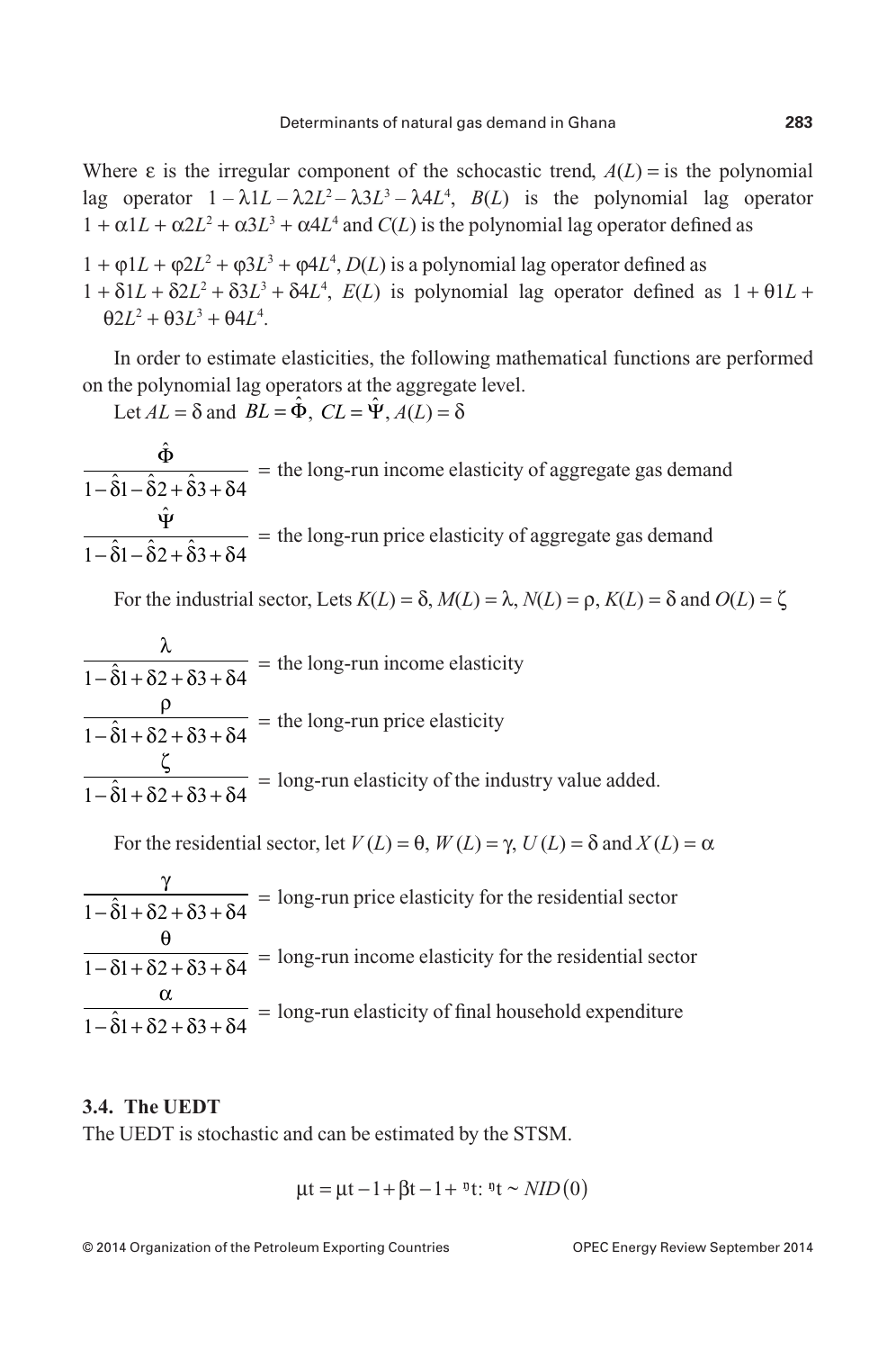$$
\beta t = \beta t - 1 + \varepsilon t : \varepsilon t \sim N D(0)
$$

μt is the level while βt is the slope of the UEDT.

<sup>n</sup>t and  $\epsilon$ t are mutually uncorrelated with zero means and variances  $\hat{\delta}^{\epsilon^2}$  and  $\hat{\delta}^{\eta^2}$ , respectively. The disturbance terms <sup>η</sup>t and μt determine the shape of the stochastic trend component. The UEDT can be formulated as:

 $UEDT = \mu t + irregular intervention + level intervention + slope intervention.$ 

According to Dilaver and Hunt (2011), the purpose of including the slope and/or level interventions is to ensure that normality of the auxiliary residuals is maintained. In addition, the interventions provide useful information about the model. The equations are to be estimated by maximum likelihood and Kalman filter. Insignificant variables are eliminated and interventions added to maintain the normality of the residuals and to ensure appropriate diagnostic test are passed to obtain the preferred model.

# **3.5. Data**

Annual data from 1989 to 2009 on aggregate, residential and industrial natural gas demand was obtained from the IEA. Data on GDP, household final expenditure (HE) and IVA in current international prices were obtained from the World Bank. Data on Ghana's population was obtained from the World Bank. Real natural gas prices were obtained from the Ghana Petroleum Authority.

# **4. Estimated results**

The STSM is employed to examine the behaviour of the UEDT. Three models were estimated for aggregate, residential and industrial natural gas demand in Ghana. All the models were estimated using four lags. The various trend components of the STSM such as local trend model, smooth trend mode, and a local level model with drift and local trend model without drift were examined to select a suitable model for the study. Dummy variables are introduced in 2000 and 1993 for the aggregate and in 2000 for the Industry natural gas demand and 1993, 1999 and 2000 for the residential natural gas demand. This is due to the large outliers found in the residuals graphics for the selected periods. In addition, the use of the dummy variables improved the normality and the serial correlation test for the study. The preferred model is selected based on the statistical criteria as suggested by Hunt *et al*. (2003) such as goodness of fit, prediction error variance, serial correlation and normality test. The results of the preferred model are shown in the Tables below.

# **4.1. The estimated results and test for national natural gas demand in Ghana** Sample: 1989−2009 Dependent variable: en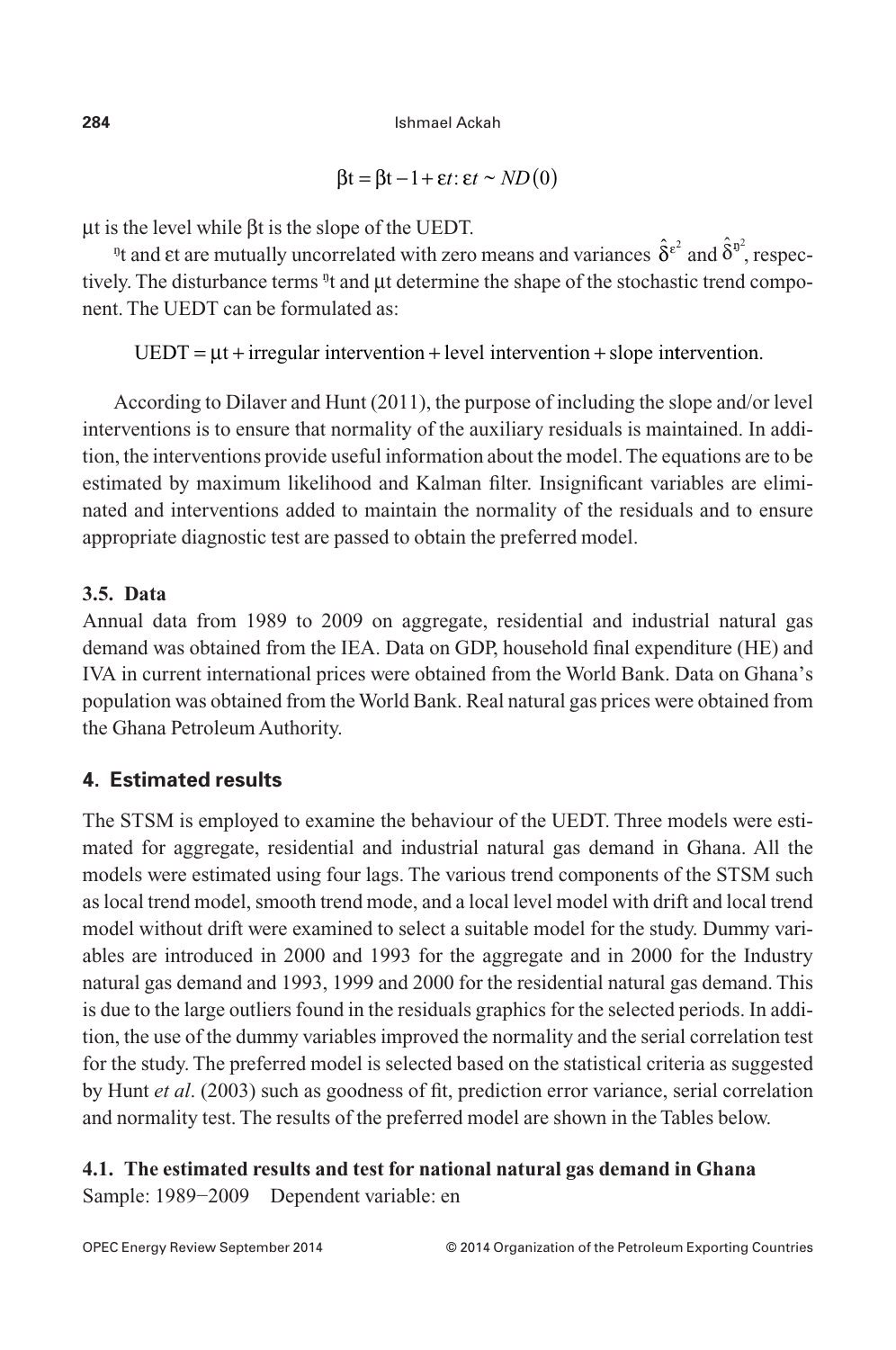Determinants of natural gas demand in Ghana **285**

| Variable  | Coefficient | $t$ -Value  | $[P-value]$ |
|-----------|-------------|-------------|-------------|
| $ynt-1$   | 0.38369     | 6.41620     | [0.00002]   |
| pn        | $-0.35680$  | $-4.13061$  | [0.00118]   |
| ent-1     | 0.80330     | 15.29489    | [0.00000]   |
| Irr 2000  | $-1.06046$  | $-11.70150$ | [0.00000]   |
| Slp1993   | $-0.15658$  | $-2.71364$  | [0.01773]   |
| Component | Estimate    | q ratio     |             |
| Irregular | 0.00643804  | (1.000)     |             |
| Level     | 0.000000    | (0.0000)    |             |
| Slope     | 0.000000    | (0.0000)    |             |

**Table 3** Estimated coefficients of explanatory variables at the aggregate level

## **4.2. Long-run price elasticity aggregate for natural gas demand**

$$
\hat{\varepsilon}_{pn}^{LR} = \frac{\hat{\Psi}}{1 - \hat{\delta}1 - \hat{\delta}2 + \delta3}
$$

$$
\hat{\varepsilon}_{pn}^{LR} = \frac{-0.35680}{1 - 0.80330}
$$

$$
\hat{\varepsilon}_{pn}^{LR} = -1.81
$$

# **4.3. Long-run income elasticity for aggregate natural gas demand**

$$
\hat{\varepsilon}_{yn}{}^{LR} = \frac{\hat{\Phi}1 + \hat{\Phi}2 + \hat{\Phi}3 + \hat{\Phi}4}{1 - \hat{\delta}1 - \hat{\delta}2 + \hat{\delta}3}
$$

$$
\hat{\varepsilon}_{yn}{}^{LR} = \frac{0.38369}{1 - 0.80330}
$$

$$
\hat{\varepsilon}_{yn}{}^{LR} = 1.95
$$

The results suggest that all coefficient including the irregular intervention are significant at 5 per cent. The model passed all the standard diagnostic test such as residual graphic test, auxiliary residual test and the predictive test as shown in **Table 3**. There was no indication of heteroskedasticity, serial correlation or non-normality. The short-run income elasticity is 0.38. This means, a 1 per cent increase in income leads to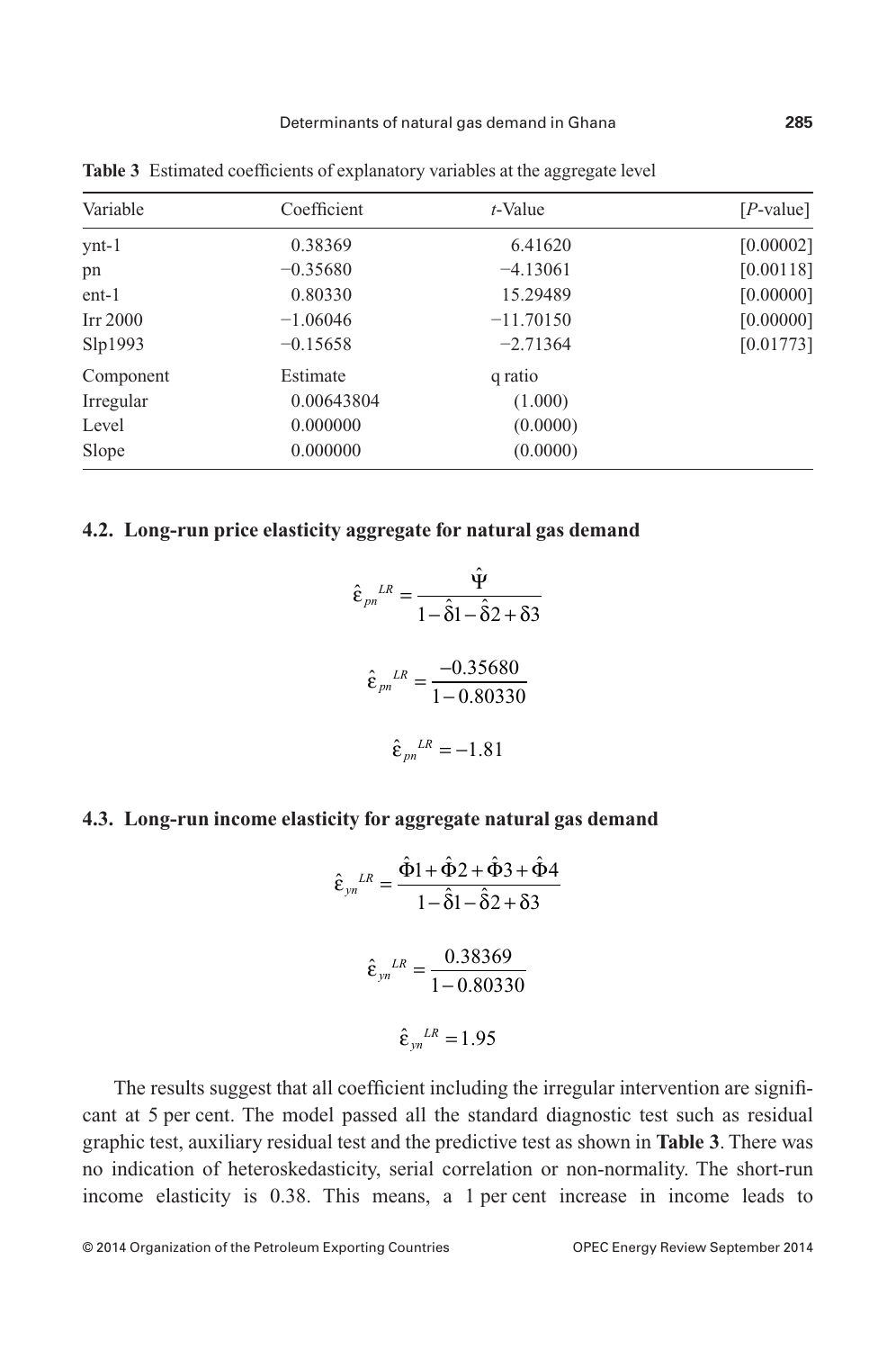

**Figure 3** UEDT national.

0.38 per cent increase in natural gas demand at the national level. The short run price elasticity is −0.36.It means that a 1 per cent increase in price leads to a decrease of 0.36 per cent in natural gas demand in Ghana. The long-run elasticity estimates are higher than the short-run elasticity estimates as natural gas consumers have the opportunity to adjust appliance stock and their demand in the long run. The estimated long-run income elasticity is 1.95. This is similar to long-run elasticities reported in natural gas demand literature in both developing and developed countries. For instance Taylor (1975) finds longrun income elasticity to be between −0.29 and 3.11 and long-run price elasticity to be from 0 to −3.85, whereas Wadud *et al*., (2011) finds long-run income elasticity to be 1.5. In relation to electricity demand in Ghana, Adom (2011) finds long run income elasticity of 1.6.

**Figure 3** shows the UEDT for the aggregate natural gas demand. The shape that estimated UEDT shows a decrease and increase over the estimation period. This UEDT would appear to reflect the occasional natural gas shortage in Ghana. Because natural gas shortage seems to follow a predictable trend in Ghana, consumers have learned to plan their demand to suit the irregular supply. An irregular intervention in 2000 and slope interventions in 1993 were required in order to maintain the normality of residuals and auxiliary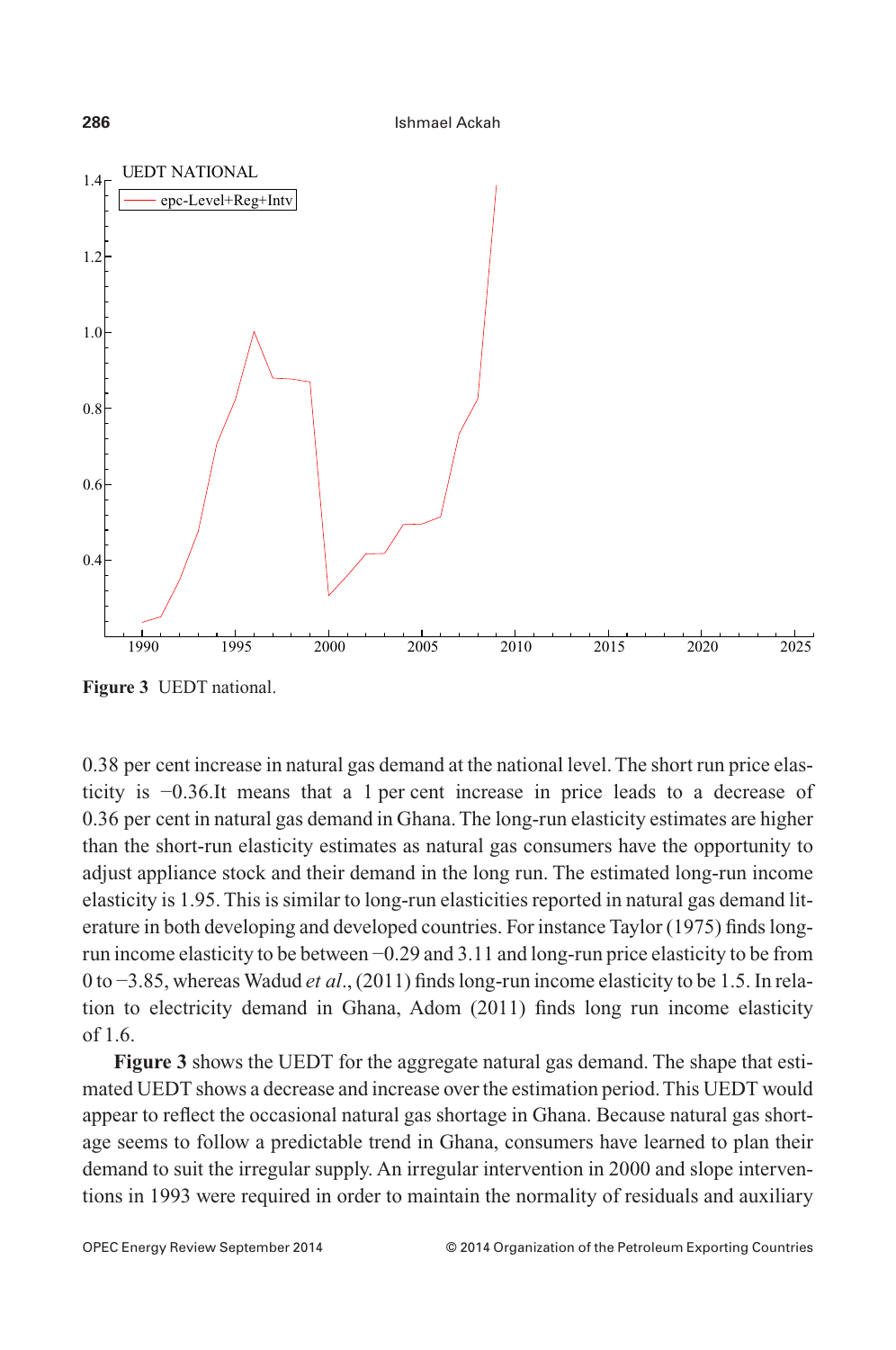residuals. The interventions appear to reflect the impact of natural gas shortage on the behaviour of consumers. Natural gas demand usage 'behaviour' and energy intensity increased from 1989 to 1995 as shown by the upward slope of the UEDT curve over this period. It started decreasing in 1996, which is an election year. Then, there is sharp decrease from 1998 until it reached the lowest point in 2000, another election year indicating a decreasing in energy intensity. Between 2001 and 2009, natural gas usage behaviour and energy intensity have been increasing with some dynamic trends. There was a slight decrease in 2004 and 2008. This probably reflects the way consumers adjust their behaviour to natural gas shortages especially during election years. However, the shape of the UEDT is different to the shape of the estimated UEDT of Hunt *et al*. (2003) and Dimitropoulos *et al*. (2005).

## **4.4 Residential natural gas demand in Ghana**

Sample 1989–2009 Dependent variable: er

| Variable              | Coefficient | t-Value    | $[P-value]$ |
|-----------------------|-------------|------------|-------------|
| yr                    | 0.47548     | 7.50370    | [0.00001]   |
| pr                    | $-0.47411$  | $-6.48570$ | [0.00005]   |
| ert-1                 | 0.094438    | 17.29969   | [0.00000]   |
| het 1                 | 1.35499     | 2.33504    | [0.03952]   |
| Outlier $2000(1)$     | $-0.97877$  | $-9.52511$ | [0.00000]   |
| Level break $1999(1)$ | 0.15216     | 1.82006    | 0.096041    |
| Slope break $1993(1)$ | $-0.17949$  | $-4.11626$ | [0.00171]   |
| Level                 |             | 0.70880    |             |
| Slope                 |             | 0.16761    |             |

**Table 4** Estimated Coefficients of explanatory variables at the residential level

#### **4.5. Long-run price elasticity of the residential sector**

$$
\hat{\varepsilon}_{pr}^{LR} = \frac{\gamma}{1 - \hat{\delta}1}
$$

$$
\hat{\varepsilon}_{pr}^{LR} = \frac{-0.47411}{1 - 0.094438}
$$

$$
\hat{\varepsilon}_{pr}^{LR} = -0.52
$$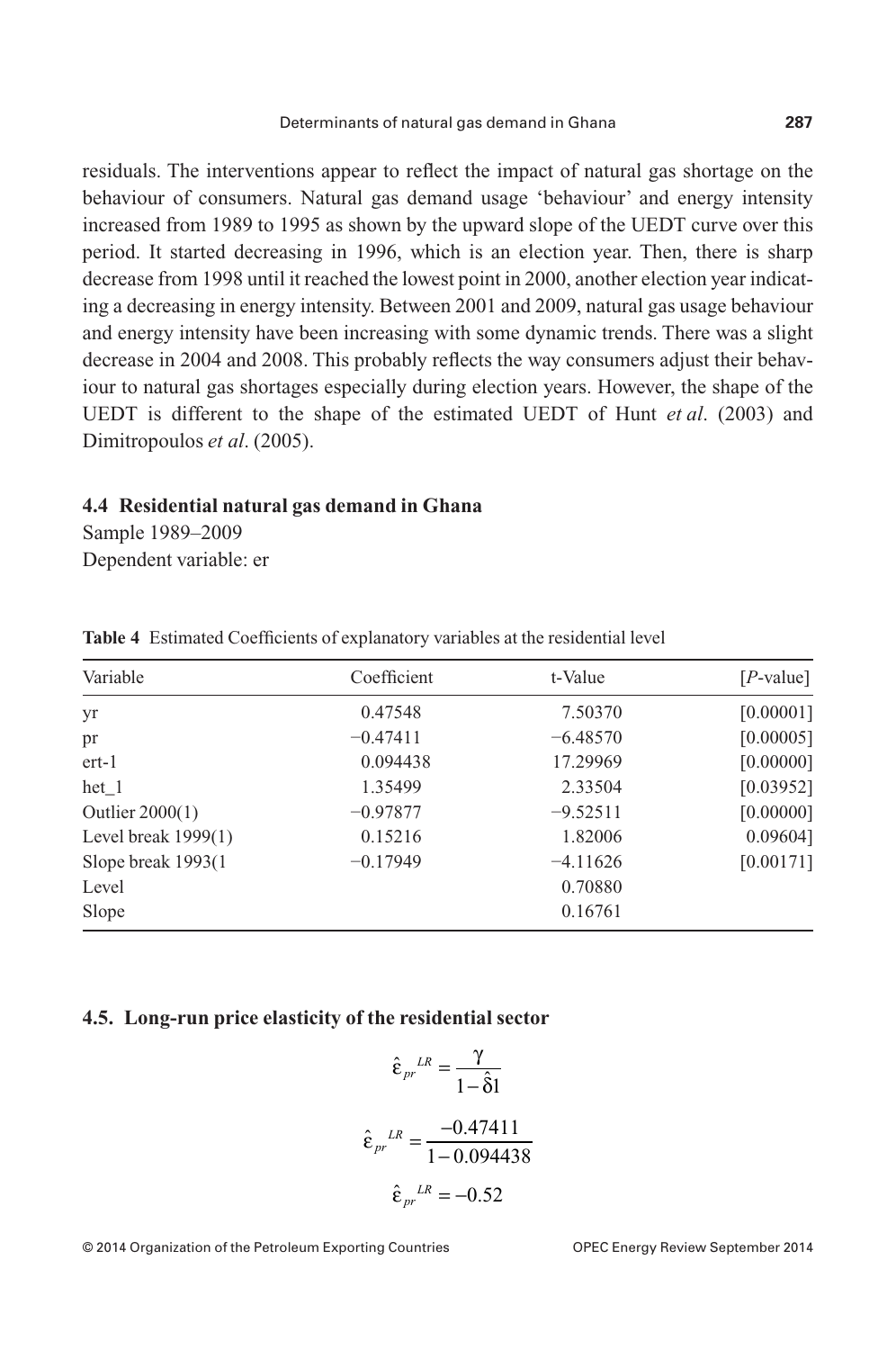#### **4.6. Long-run income elasticity of the residential sector**

$$
\hat{\varepsilon}_{yr}^{LR} = \frac{\theta}{1 - \hat{\delta}1}
$$

$$
\hat{\varepsilon}_{yr}^{LR} = \frac{0.47548}{1 - 0.094438}
$$

$$
\hat{\varepsilon}_{yr}^{LR} = 0.53
$$

# **4.7. Long-run elasticity of household final expenditure**

$$
\hat{\varepsilon}_{he}^{LR} = \frac{\alpha}{1 - \hat{\delta}1}
$$

$$
\hat{\varepsilon}_{he}^{LR} = \frac{1.35499}{1 - 0.094438}
$$

$$
\hat{\varepsilon}_{he}^{LR} = 1.50
$$

This study finds a short-run residential income elasticity of 0.48 as reported in**Table 4**. This means that residential demand is more responsive to income changes than the national natural gas demand. A 1 per cent increase in income leads to 0.48 per cent increase in natural gas demand in the residential sector.The short-run price elasticity is −0.47 per cent. This implies that a 1 per cent increase in price leads to 0.47 per cent decrease in energy demand. Residential demand is more price elastic than the national natural gas demand.The short-run elasticity of the ratio of final household expenditure to the GDP (he) is 1.4 per cent. The model passed all standard diagnostic tests, and no sign of non-normality, auto-correlation was observed.All estimated variables were significant at 5 per cent confidence level except the level break in 1999, which was significant at 10 per cent level. The estimated long-run income elasticity is 0.53. This on a lower side compared with Balestra and Nerlove (1966) and Lin *et al*. (1987), who found long-run income elasticity for residential natural gas demand to be 0.62 and 0.57, respectively.These higher figures may be due to the failure of these studies to capture the UEDT. The long-run price elasticity is −0.52. However, the long-run elasticity for household final expenditure is 1.50.This means that, in the residential sector, changes in final household expenditure has more effect on natural gas demand than changes in income and price in the long run.

**Figure 4** shows the UEDT for the residential sector. The UEDT has been negative from 1989 until 2009. The negative UEDT probably suggest high retail prices of natural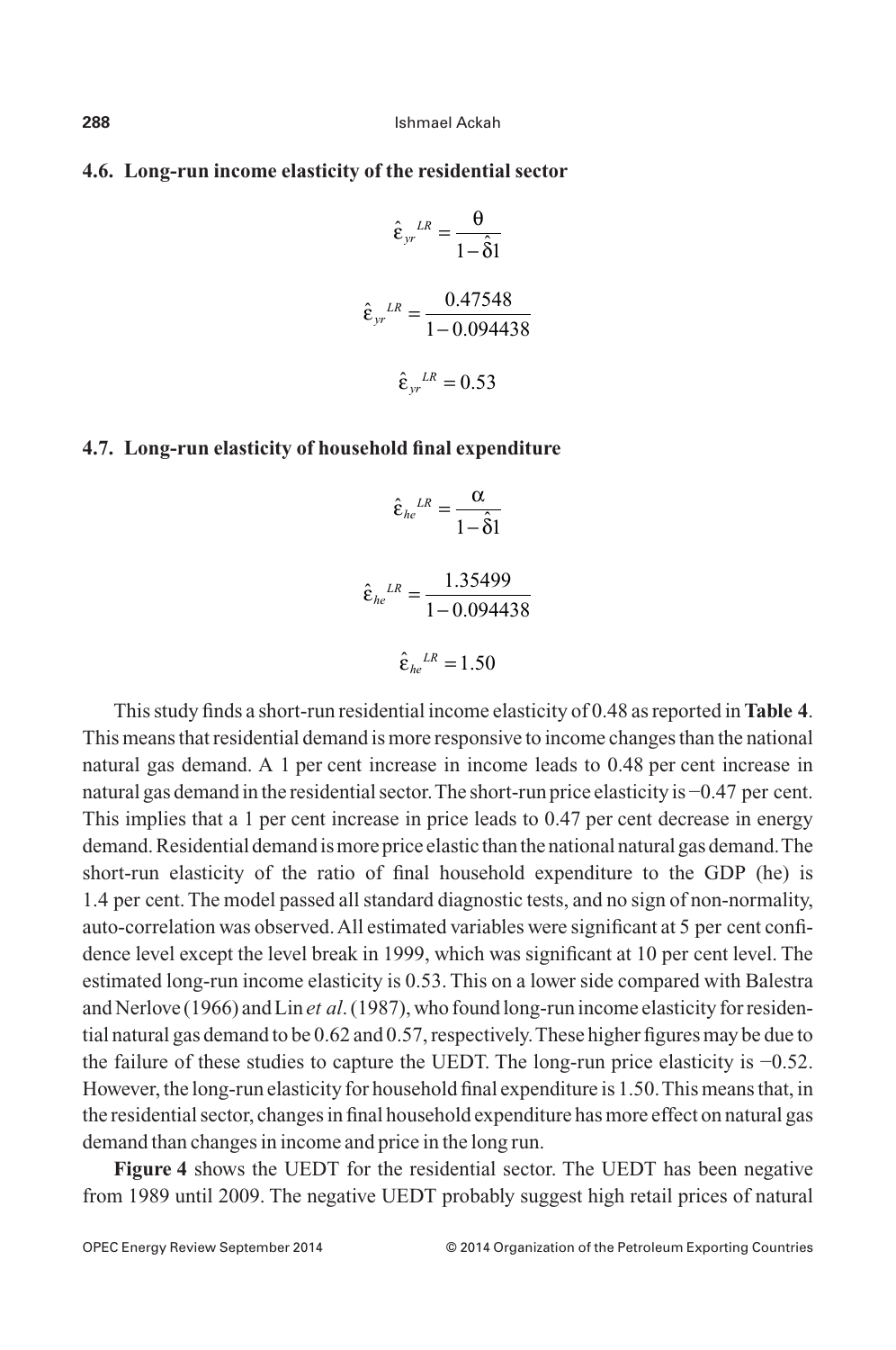

**Figure 4** UEDT residential.

gas created by 'artificial shortages'. It could be due consumers' preference for charcoal as a cooking fuel and periodic unavailability of natural gas. The UEDT is non-linear and shows a decreasing and a decreasing with some irregular trend.

# **4.8. Industrial gas demand in Ghana**

Long-run price elasticity of industrial sector

$$
\hat{\varepsilon}_{pi}^{LR} = \frac{\rho}{1 - \hat{\delta}1}
$$

$$
\hat{\varepsilon}_{pi}^{LR} = \frac{-0.41022}{1 - 0.93411}
$$

$$
\hat{\varepsilon}_{pi}^{LR} = -6.23
$$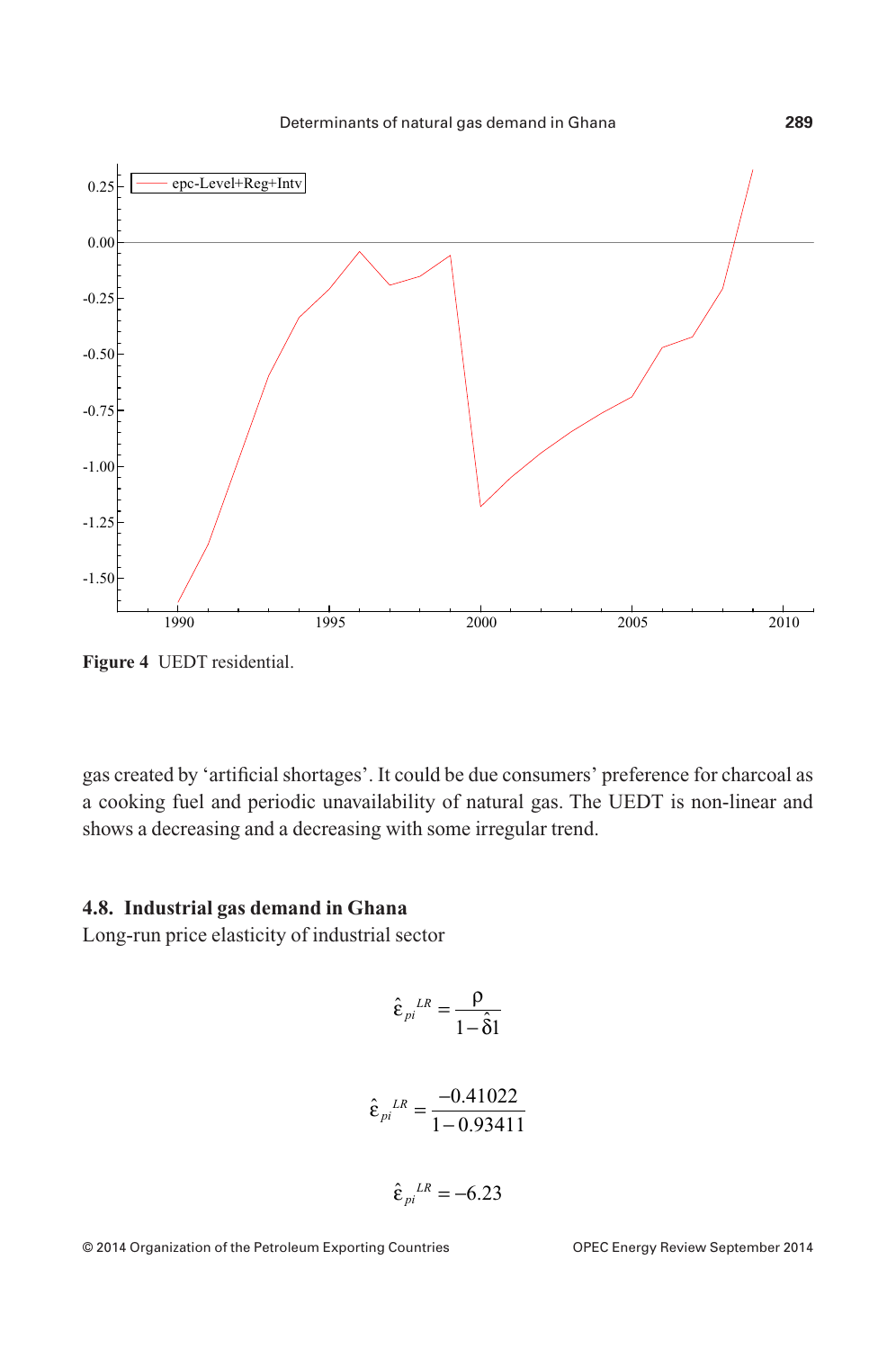| Variable | Coefficient | t-Value    | $[P-value]$ |
|----------|-------------|------------|-------------|
| У        | 0.25470     | 2.99524    | [0.01117]   |
| p        | $-0.41022$  | $-4.90445$ | [0.00036]   |
| $et-1$   | 0.93411     | 21.02778   | [0.00000]   |
| Ivayt-2  | $-0.45257$  | $-2.62059$ | [0.02236]   |
| Irr 2000 | $-0.93360$  | $-9.68348$ | [0.00000]   |
| Level    |             | $-0.45220$ |             |
| Slope    |             | 0.01841    |             |

**Table 5** Estimated coefficients of explanatory variables at the industrial level

Long-run income elasticity of the industrial sector

$$
\hat{\varepsilon}_{yi}^{LR} = \frac{\lambda}{1 - \hat{\delta}1}
$$

$$
\hat{\varepsilon}_{yi}^{LR} = \frac{0.25470}{1 - 0.93411}
$$

$$
\hat{\varepsilon}_{yi}^{LR} = 3.7
$$

Long-run elasticity of industry value added

$$
\hat{\varepsilon}_{i\alpha}^{LR} = \frac{\zeta}{1 - \hat{\delta}1}
$$

$$
\hat{\varepsilon}_{i\alpha}^{LR} = \frac{-0.45257}{1 - 0.93411}
$$

$$
\hat{\varepsilon}_{i\alpha}^{LR} = -6.87
$$

The variables passed all diagnostic tests, and no non-normality, heteroskedasticity and serial correlation was observed. **Table 5** shows the elasticities of the industrial sector of Ghana. The short-run income elasticity is 0.25. This is lower than both the residential and national elasticities. This may be due to the fixed nature of natural gas appliance used in the industrial sector. A 1 per cent change in income leads to 0.25 per cent increase in natural gas demand in the industrial sector. The short-run price elasticity is −0.41 indicating that an increase in price by 1 per cent will lead to a fall in natural demand by 0.41 per cent. It is also observed that an increase in industrial output reduces natural gas consumption of the preceding 2 years. This may be due to efficiency improvement or technological advancement. The short-run elasticity for IVA was −0.45.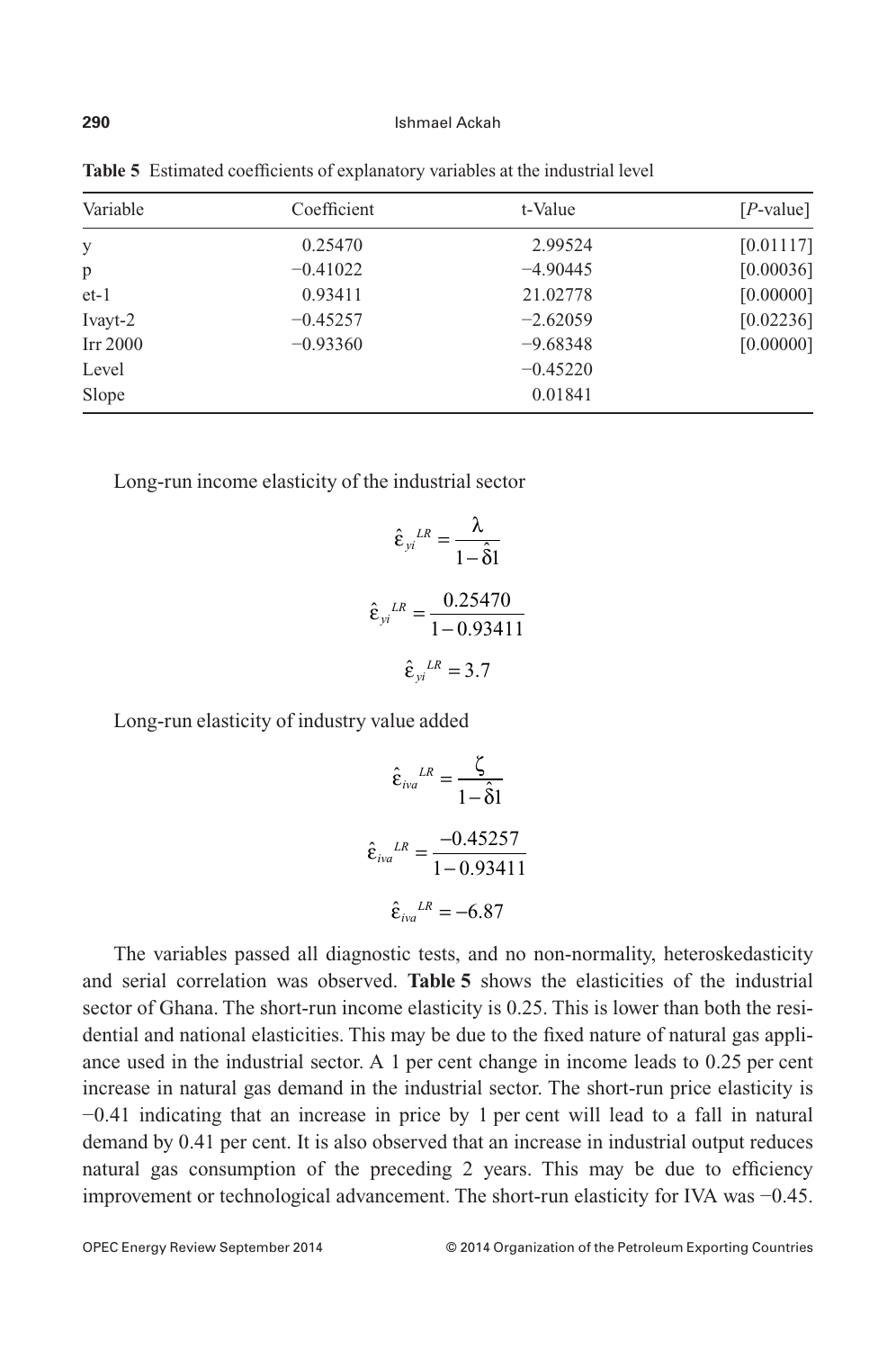

**Figure 5** Industrial UEDT.

The long-run income and price elasticity is 3.7 and −6.3, respectively. This may be due to the high substitutability between natural gas and electricity in the industrial sector. The long-run income elasticity for IVA is –6.87. Because natural gas supply fluctuate in Ghana, an increase of 1 per cent in industrial output will lead to a decrease of 6.87 per cent in natural gas demand. Industry may demand more of electricity, which has a reliable supply to sustain the increase in output.

**Figure 5** shows the UEDT for the industrial sector of Ghana. The shape of the UEDT is similar to the UEDT of Ghana's residential sector.The UEDT follows an irregular trend. The trend may be due to initial efforts by the Government to encourage domestic consumption of natural gas more than the industrial usage and high substitutability of natural gas and electricity in the industrial sector. It may also reflect the occasional natural gas shortage in Ghana.

# **5. Conclusion**

#### **5.1. Summary of findings**

Due to environmental concerns and energy security, natural gas has become the fuel of choice. It has therefore become one of the fastest consuming fuels in the world.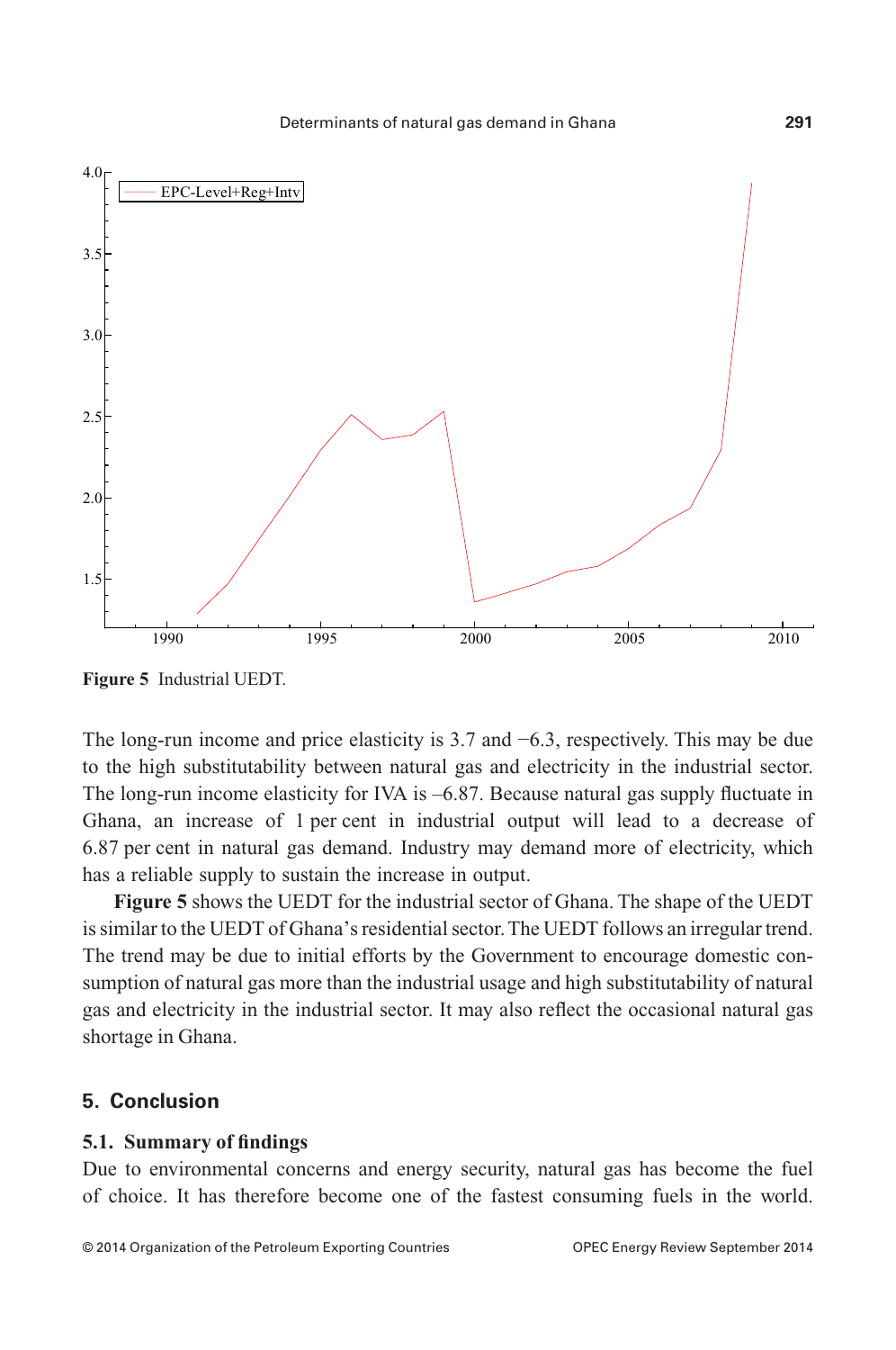In Ghana, the Government launched a natural gas consumption programme to encourage the use of natural gas in the residential areas to prevent reliance on charcoal for cooking. In addition to this, associated natural gas was discovered in Ghana in 2008. Efforts are been made by the Government to build gas infrastructure and establish the local natural gas market. Knowledge of the demand of natural gas will serve as a valuable asset for planning and execution of national natural gas project and programmes.

The purpose of the study is to model and forecast natural gas demand in Ghana. Different models are estimated for the aggregate, industrial and residential. The STSM is used for the estimation. This is due the ability of the STSM to capture the UEDT and relative advantage to capture energy-saving technical change and structural breaks.

The estimated short-run price elasticity for the aggregate natural gas demand is −0.36, whereas the short-run income elasticity is 0.38. The long-run price and income elasticities are −1.81 and 1.95, respectively. The short-run elasticities for the residential sector are −0.47 for price and 0.48 for income. The income elasticity is relatively lower for the industrial sector than for the aggregate and residential sectors. For the residential sector, the long-run price elasticity is −0.52, wherease the long-run income elasticity is 0.53. The long-run elasticity for final household consumption is 1.50.

The short-run price elasticity for the industrial sector was −0.41 while the short-run income elasticity is 0.25 while the short-run elasticity for industry value added is −0.45. The long-run price and income elasticities are −6. 23 and 3.7, respectively. The long-run elasticity for industry value added is −6.87.

The UEDT for the aggregate, residential and industrial sector shows stochastic but increasing and decreasing periods. However, there is a significant structural change in 2000 for all the three sectors. This might reflect energy conservation programmes embarked by the Energy Commission. It may also be due to the general shortage of natural gas on the domestic market and the fall of cocoa prices on the international market that affect Ghana's exchange rate.

In Ghana, there are no study that measures the effect of price, income, industrial output and household final expenditure on natural gas demand. Nonetheless, Adom (2011) found income elasticity of 0.84 per cent when they studied aggregate electricity demand of Ghana. There exist other studies on Ghana that concentrate on testing the electricity consumption-economic growth hypothesis such as Adom (2011); Wolde-Rufael (2006); and Twerefo *et al*. (2008). The major revelation from these studies is that economic growth significantly causes or leads to electricity consumption. The findings of this study support earlier findings. However, the low income elasticity may be due to the inclusion of interventions to capture structural breaks and the UEDT.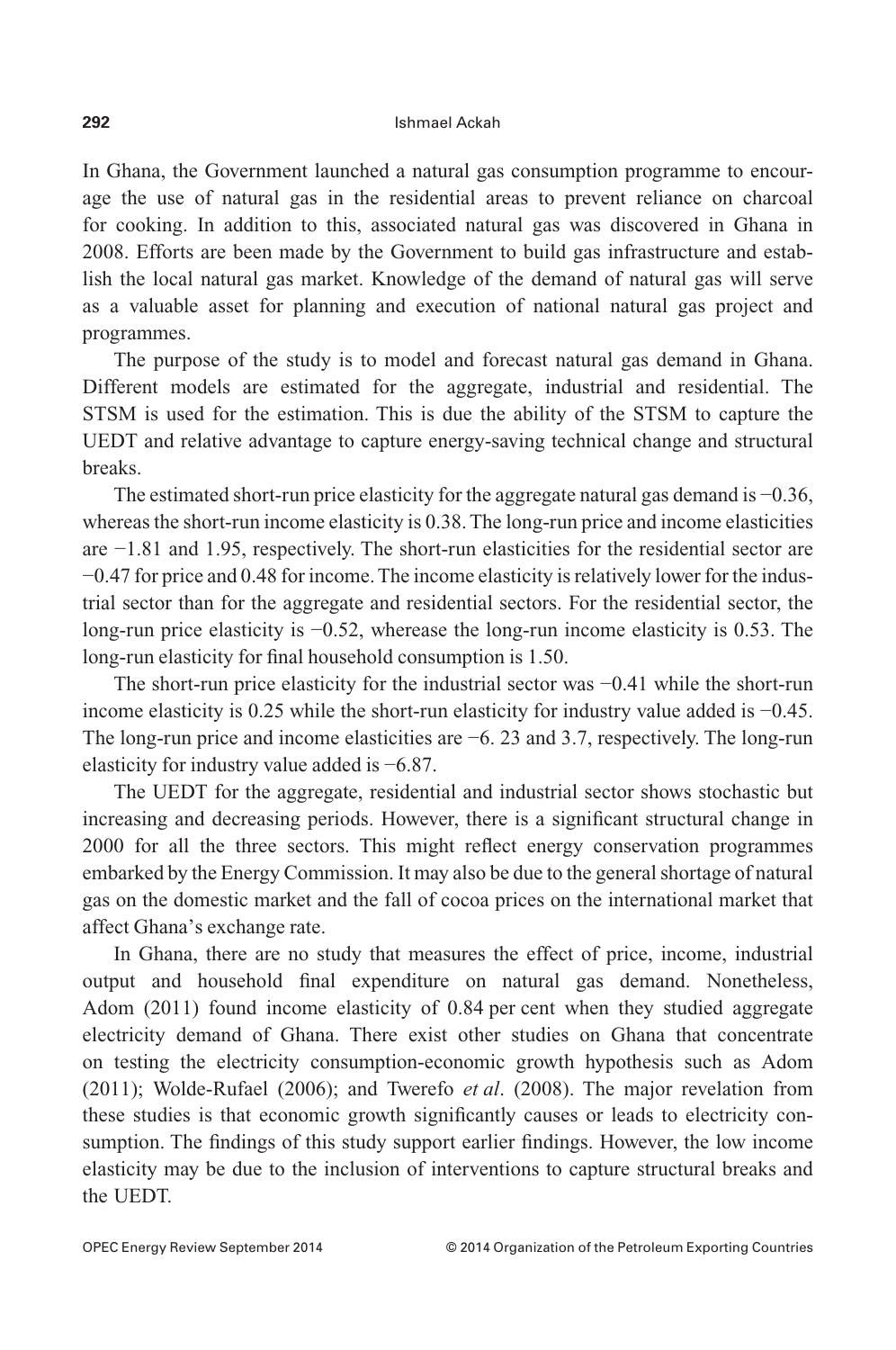# **5.2. Policy implications and recommendations**

These findings have policy implications for Ghana. The government already provides subsidy to encourage natural gas consumption. However, the study has revealed that income changes induce more response in industrial sector than in the residential sector. Again, there is high response in the residential to changes in price than the industrial sector. These findings suggest policies such as subsidy can be made separately for the residential and industrial sector instead of a uniform national gas subsidy as they respond to gas price and income changes differently. In addition, industrial output and household final expenditure were found to have significant effect on natural gas consumption. These variables are therefore recommended to be included in future energy demand studies in Ghana.

# **References**

- Abdel-Aal, R.E., 2008. Univariate modeling and forecasting of monthly energy demand time series using abductive and neural networks. *Computers & Industrial Engineering* 54, 4, 903–917.
- Adom, P.K., 2011. Electricity consumption-economic growth nexus: the Ghanaian case. *International Journal of Energy Economics and Policy* 1, 1, 18–31.
- Akkurt, M., Demirel, O.F. and Zaim, S., 2010. Forecasting Turkey's natural gas consumption by using time series methods. *European Journal of Economic and Political Studies* 3, 2, 1–21.
- Balestra, P. and Nerlove, M., 1966. Pooling cross section and time series data in the estimation of a dynamic model: the demand for natural gas. *Econometrica* 34, 585–612.
- Blackorby, C., Primont, D. and Russell, R.R., 1977. On testing separability restrictions with flexible functional forms. *Journal of Economic* 5, 195–209.
- Bohi, D.R., 1981. Analyzing Demand Behavior: A Study of Energy Elasticities. Published for Resources for the Future by Johns Hopkins Press, Baltimore, MD.
- Bohi, D.R. and Zimmerman, M.B., 1984. An update on econometric studies of energy demand behavior. *Annual Review of Energy* 9, 1, 105–154.
- BP, Statistical Review of World Energy June 2010 (London: 2010).
- Dagher, L., 2012. Natural gas demand at the utility level: an application of dynamic elasticities. *Energy Economics* 34, 4, 961–969.
- De Vita, G., Endresen, K. and Hunt, I.C., 2006. An empirical analysis of energy demand in Namibia. *Energy Policy* 34, 3447–3463.
- Dilaver, Z. and Hunt, L.C., 2011. Industrial electricity demand for Turkey: a structural time series analysis. *Energy Economics* 33, 3, 426–436.
- Dimitropoulos, J., Hunt, L.C. and Judge, G., 2005. Estimating underlying energy demand trends using UK annual data. *Applied Economics Letters* 12, 239–244.
- Economides, M.J. and Wood, D.A., 2009. The state of natural gas. *Journal of Natural Gas Science and Engineering* 1, 1, 1–13.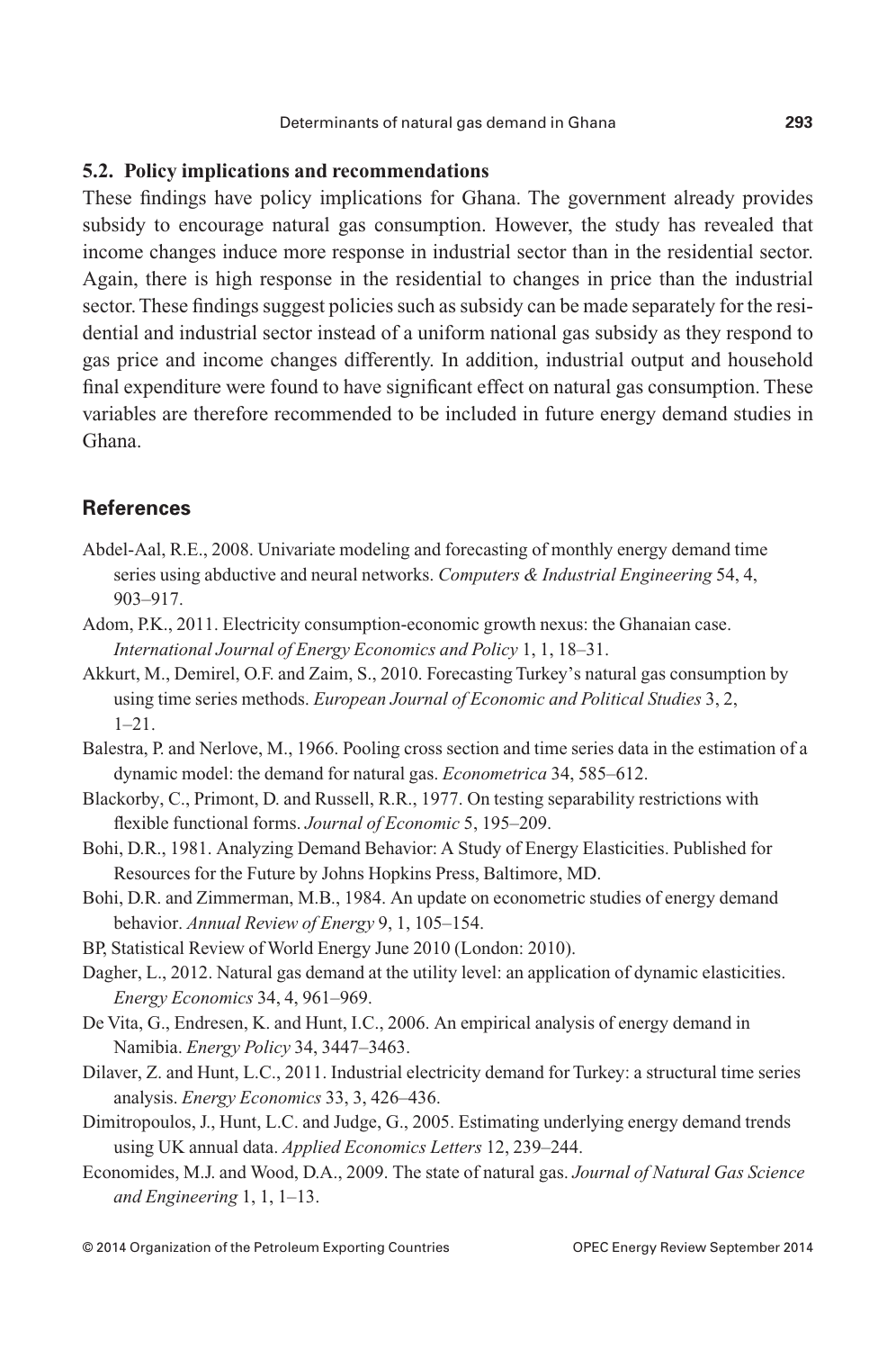- Eggoh, J.C., Bangaké, C. and Rault, C., 2011. Energy consumption and economic growth revisited in African countries. *Energy Policy* 39, 11, 7408–7421.
- Eltony, M.N., 1996. Demand for natural gas in Kuwait: an empirical analysis using two econometric models. *International Journal of Energy Research* 20, 957–963.
- Energy Commission, 2010. *Draft Bioenergy Policy of Ghana Accra*. Energy Commission, Ghana.
- Esso, L.J., 2010. Threshold cointegration and causality relationship between energy use and growth in seven African countries. *Energy Economics* 32, 1383–1391.
- Estrada, J. and Fugleberg, O., 1989. Price elasticities of natural gas demand in France and West Germany. *The Energy Journal* 10, 3, 77–90.
- Grady, S.T., 1986. Regional demand for natural gas in the residential sector. *Review of Regional Studies* 16, 19–28.
- Gregory, A.W. and Hansen, B.E., 1996. Practitioners corner: tests for cointegration in models with regime and trend shifts. *Oxford bulletin of Economics and Statistics* 58, 555–560.
- Harvey, A.C., 1989. *Forecasting, Structural Time Series Models and Kalman Filter*. Cambridge University Press, Cambridge, UK.
- Harvey, A.C., 1997. Trends cycles and autoregression. *Economic Journal* 107, 192–201.
- Harvey, A., and Koopman, S.J., 1993. Structural time series models. *Encyclopedia of Biostatistics*.
- Houthakker, H.S., 1951. Some calculations of electricity consumption in Great Britain. *Journal of the Royal Statistical Society Series A* 114, 359–371.
- Hunt, L.C., Judge, G. and Ninomiya, Y., 2003. Underlying trends and seasonality in UK energy demand: a sectoral analysis. *Energy Economics* 25, 93–118.
- Hunt, L.C. and Ninomiya, Y., 2003. Unravelling trends and seasonality: a structural time series analysis of transport oil demand in the UK and Japan. *The Energy Journal* 24, 63–96.
- Huntington, H.G., 2009. Natural gas across country borders: an introduction and overview. *The Energy Journal* 30, Special Issue, 1–8.
- IEA, 2008. *World Energy Outlook 2008*. OECD/IEA, Paris.
- Kalman, R.E., 1960. A new approach to linear filtering and prediction problems. *Journal of basic Engineering* 82, 1, 35–45.
- Kemausuor, F., Obeng, G.Y., Brew-Hammond, A. and Duker, A., 2011. A review of trends, policies and plans for increasing energy access in Ghana. *Renewable and Sustainable Energy Reviews* 15, 9, 5143–5154.
- Lin, W.T., Chen, Y.H. and Chatov, R., 1987. The demand for natural gas, electricity and heating oil in the United States. *Resources and Energy* 9, 233–258.
- Liu, B.-C., 1983. Natural gas price elasticities: variations by region and by sector in the USA. *Energy Economics* 5, 195–201.
- Lu, Y.C., Philip, C. and LeRoy, Q., 1979. Prospects for productivity growth in US agriculture. US Department of Agriculture, Bureau of Economics, Statistics, and Cooperative Service. Agricultural economic report 435.
- Madlener, R., 1996. Econometric analysis of residential energy demand: a survey. *Journal of Energy Literature* 2, 3–32.